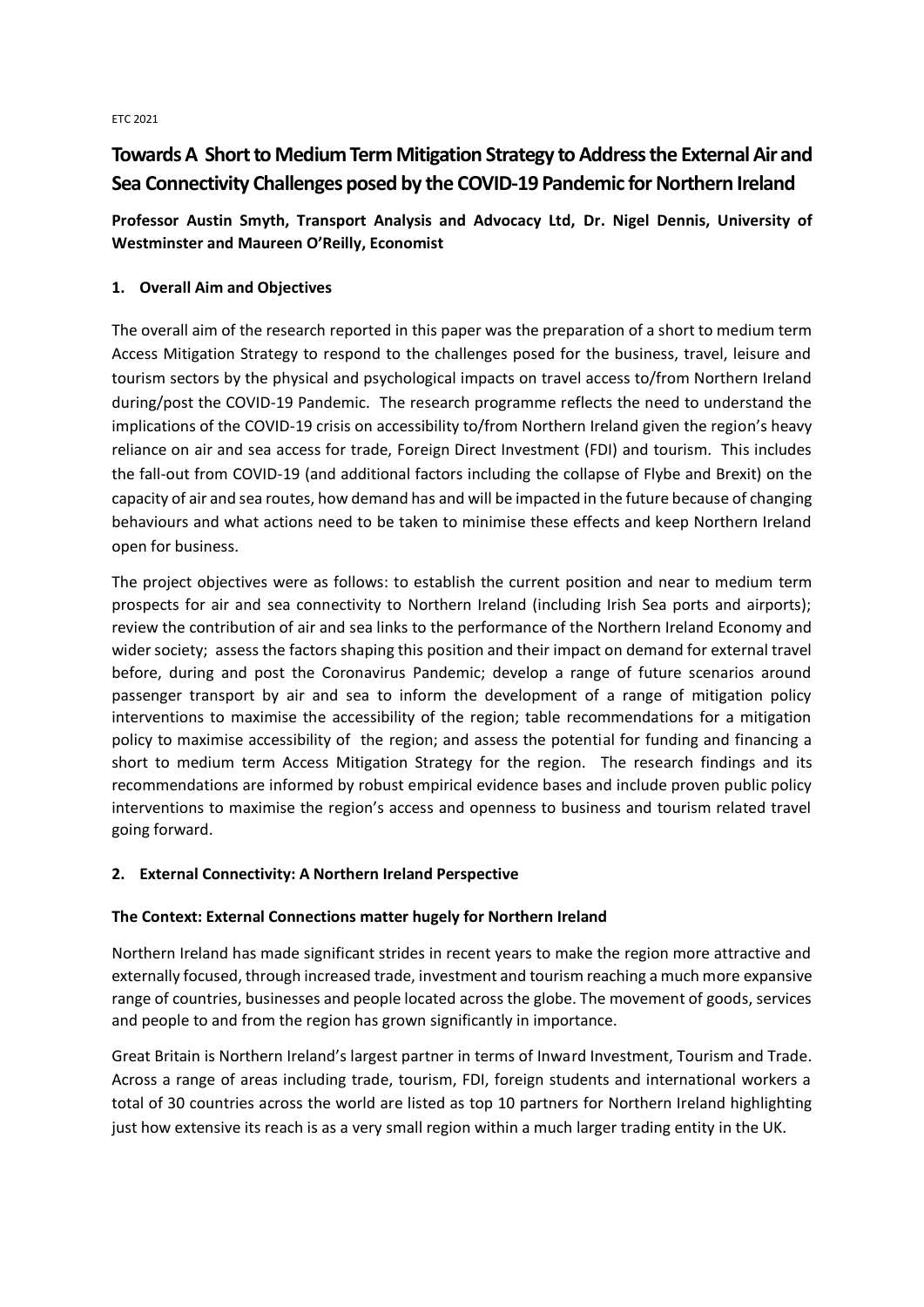Northern Ireland does have that unique position in having a 'sea barrier' between it and the rest of the UK which makes connectivity by air and sea critical to how the region trades with Great Britain (and worldwide) and a major influence on how the local economy prospers and grows. Thus, connectivity matters hugely in terms of what has and will drive improvements in economic growth, productivity and job quality in Northern Ireland.

The importance of connectivity and its contribution to the economy is further emphasised in terms of considerations around student access, migration and work travel patterns. Accessibility is important to student flows with around 18,000 students travelling to Great Britain to study annually and 7,400 students coming from Great Britain and other parts of the world to Northern Ireland, the lowest share of international students across the UK regions. Connectivity is likely to play some part in the decision to come and study in the region. Although Brexit has impacted on the numbers of EU residents coming/staying in Northern Ireland, non UK/Irish workers make up around 7% of the labour force in Northern Ireland. These workers come from EU26 countries (56%) and countries outside the UK and EU (44%), again involving many global destinations. On a weekly basis, 5,000 people in Northern Ireland travel to Great Britain to work. All of this activity around education and work supports the local economy along with existing and potential jobs again emphasising the critical role that connectivity plays in economic development and growth.

## **External Connectivity: What is it and how can it be measured?**

External connectivity can be defined as the ability and ease with which passengers (and freight) can reach destinations by land, air or sea. Facilitating connections between individuals and firms can promote the diffusion of ideas, and hence to spur innovation and technological development.

There is no single best approach to defining and measuring connectivity. In the case of air transport, the approaches range from simple metrics that are relatively easy to obtain from schedule or traffic data to more complex metrics that rely on modelling techniques, multiple data sets, and expert judgment.

Network connectivity assessments are being extensively used by the air transport sector to measure network connectivity performance of airports against one another. Comprehensive network connectivity assessments capture the following components:

- Direct connectivity: The level (number and quality) of connections offered from the assessed airport.
- Indirect connectivity: the level (number and quality) of reasonable connections offered from one assessed airport indirectly through other airports.
- Hub connectivity: The level (number and quality) of reasonable indirect connections offered through the assessed airport.

A review of different approaches to measuring network connectivity reveals that there are at least three that account for all three components of connectivity and are capable of assessing changes to the route network from different exogenous factors, such as changes to government policy or airline business models serving the network. These are: Network quality models; Quickest path length models, and Generalised travel cost models. Network connectivity metrics however, based on each of these techniques requires significant resources in terms of modelling capacity, data collection, and expert judgment.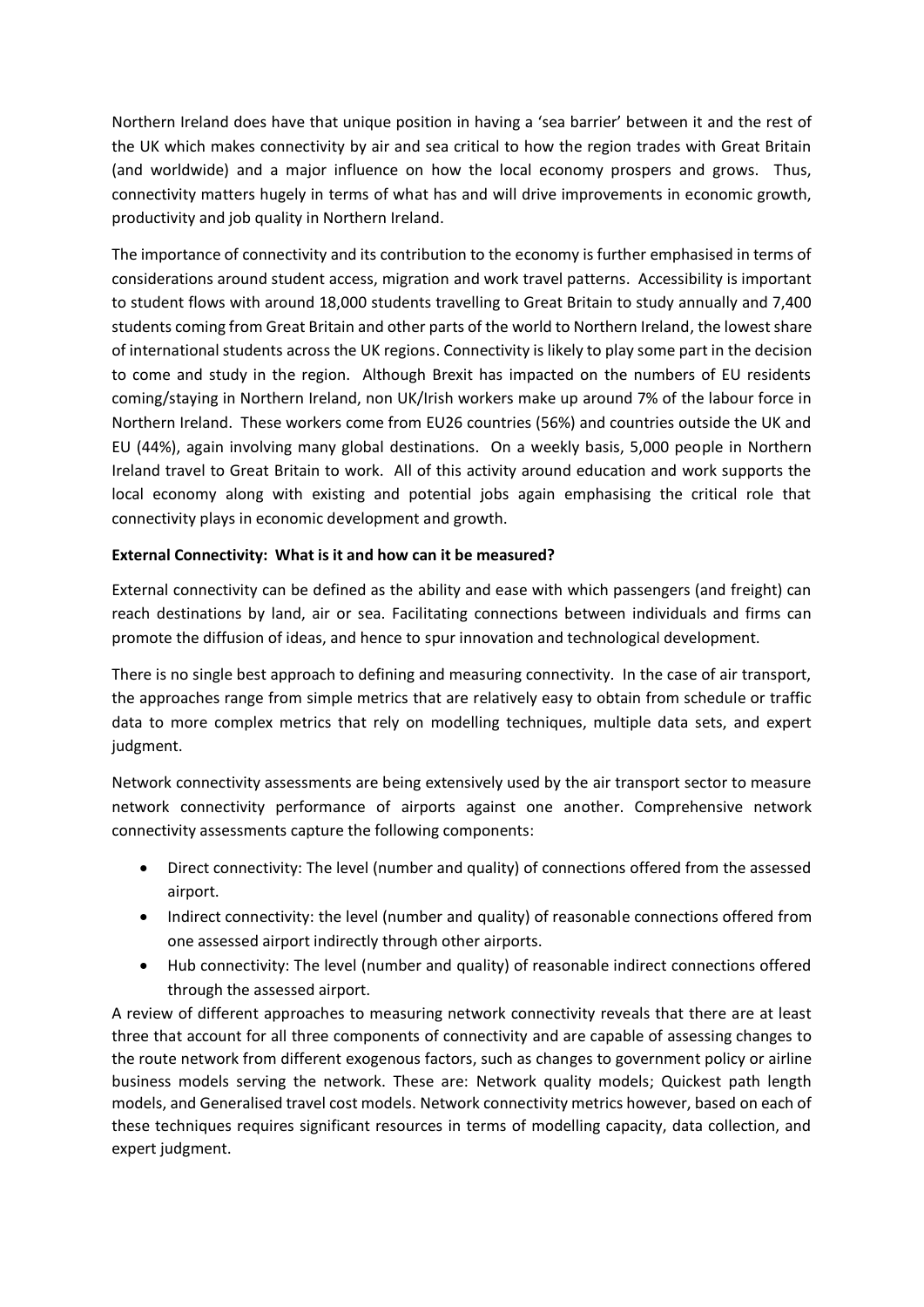The decision on the choice of an appropriate approach to measuring connectivity depends upon the objectives and resource availability. Most network connectivity studies conducted by governments do not rely on such modelling techniques. The most common connectivity metrics used by policy makers are derived from statistics on flight schedules, as well as passenger and cargo flows data. The most common metrics derived from such statistics include the number of available destinations, flight frequencies, seat capacity, seat-kilometres, cargo-hold capacities, passenger and cargo volumes, and market shares. The approach to assessing connectivity and choice of measurement metric(s) in this study has been informed by the considerations set out above and available funding.

In the case of passenger travel by sea the role of ferries is to act as a bridge between Great Britain and the island of Ireland. It is quite simple in terms of the numbers of routes and largely caters for road based onward travel. Therefore, connectivity for passenger movements can be reviewed on the basis of route development.

In the case of air transport another approach was employed to benchmark Northern Ireland with airports serving other areas of the UK and the Republic of Ireland. The two Belfast airports are significant airports serving the majority of Northern Ireland's external passenger travel requirements.

To assess air connectivity the following airports were selected to compare their performance with Belfast:

- Dublin
- Edinburgh
- Glasgow
- Newcastle
- **Manchester**
- Leeds Bradford
- Bristol
- Cardiff

Given the resources available to this investigation and these features of Northern Ireland airports' market profiles it was deemed appropriate to assess connectivity on the basis of a bespoke approach focusing on what we have termed **Basic Connectivity, Frequency and Business Connectivity,** and **Hub Connectivity.** The measurement of each of these was undertaken for the first week of July over a twenty-year period 1999 – 2019. This week was chosen for analysis as that represents the peak summer season, but it does also include business routes which are reduced or withdrawn during the holiday period later in July and August. Three years were selected for detailed measurement for the study: 2019 which represents the most recent situation before the COVID-19 crisis and before the collapse of Flybe - which was a major provider of services at many of the UK regional airports. 2007 is used as the midpoint, which represents the previous peak before the downturn during the economic crisis or 'credit crunch' period from 2008-10. 1999 is taken as the historic base position in the heyday of the traditional airline industry before the '9/11' downturn and the rapid growth of the Low Cost Carriers (LCCs) which changed airline networks dramatically during the 2000-04 period.

#### **Basic Connectivity**

The measure adopted here is the number of destinations with non-stop scheduled service from the city during the study periods. Locations with multiple airports such as Belfast City/International and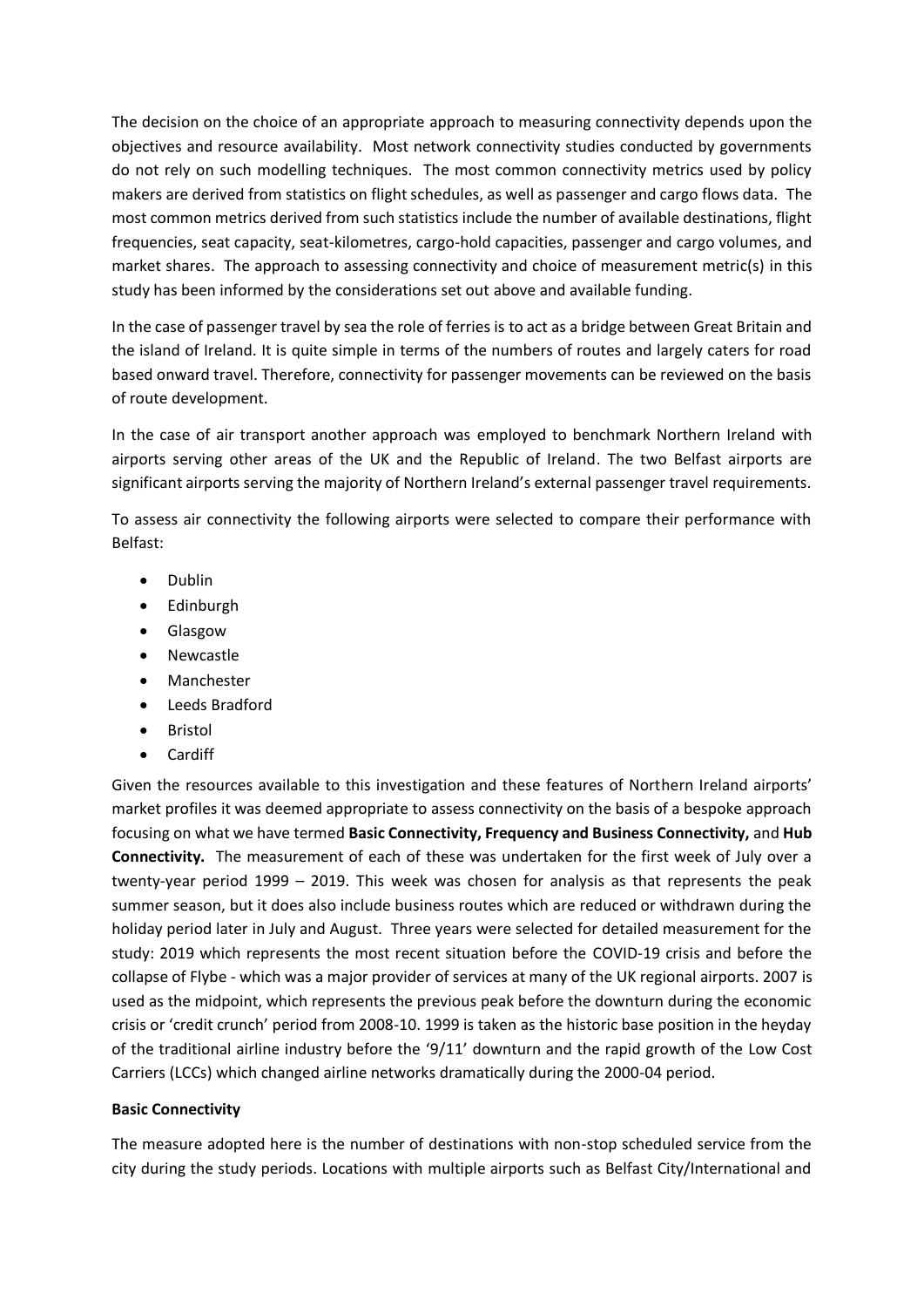Glasgow/Prestwick are grouped together for this purpose to look at the combined route network from the region. This takes no account of the frequency of operations.

Table 4.1 demonstrates Belfast has seen a significant expansion, in line with Glasgow or Newcastle but it is now far behind the network scale of Dublin, Edinburgh or Manchester. It has been also overtaken by Bristol, while Leeds Bradford has caught up.

## **Frequency and Business Connectivity**

Additional measures have been created to assess the suitability of flights for business travel or other time sensitive or urgent requirements. There are two measures adopted here – the first is the number of routes with at least 2 frequencies per day in each direction on Monday-Friday (this still takes no account of the schedule but indicates where passengers have a reasonable choice of frequency on the route concerned and the second is one we have called the business connectivity where the route has a flight departing before 10.00 hrs and after 16.00 hrs in both directions so permitting a day trip between both airports concerned, starting from either end of the route. The frequent routes have been stable over the years at most locations, only showing significant growth at the two largest airports Dublin and Manchester where a range of busier routes have reached the threshold to support at least 2x737 or A320 flights per day. This implies that most of the expansion in Basic Connectivity has come from low frequency routes, typically to leisure destinations. Belfast has 20 frequent routes but 16 of these are domestic and 3 are holiday routes to Alicante, Faro and Malaga; Amsterdam is the only major European city served twice per day.

Business connectivity has somewhat surprisingly stayed the same or declined over the twenty-year period at most of the cities in the sample (Table 1). This is a function of larger aircraft sizes and the growth of LCCs who put price competition above frequency. It also reflects the low growth of the business market leading to a relative decline in its importance. Most routes in this category are either the longer domestic sectors or to major cities and hub airports in Europe. Thus, the key destinations haven't really changed very much over the years leading to stability in the network. At Belfast the 14 such routes are all UK domestic (helped by the sea crossing required in all cases). Improved rail services in Great Britain have reduced the need for some domestic air routes, particularly in the middle of the country, serving Newcastle, Manchester and Leeds.

Much of the business connectivity in Table 1 below was provided by Flybe in 2019, leading to concerns as to how essential business links will be maintained if these routes are taken over by LCCs at poor timings and frequency or dropped altogether. In a few cases, Loganair or Aer Lingus Regional (Stobart) stepped in with small aircraft but at the time this research was undertaken it was unclear whether this would be commercially sustainable where LCCs also have a service in the vicinity.

|           | 1999 | 2007 | 2019 |
|-----------|------|------|------|
| Belfast   | 17   | 17   | 14   |
| Dublin    | 23   | 23   | 23   |
| Edinburgh | 17   | 19   | 18   |
| Glasgow   | 19   | 18   | 17   |

**Table 1: Business Connectivity at Sample Cities 1999-2019**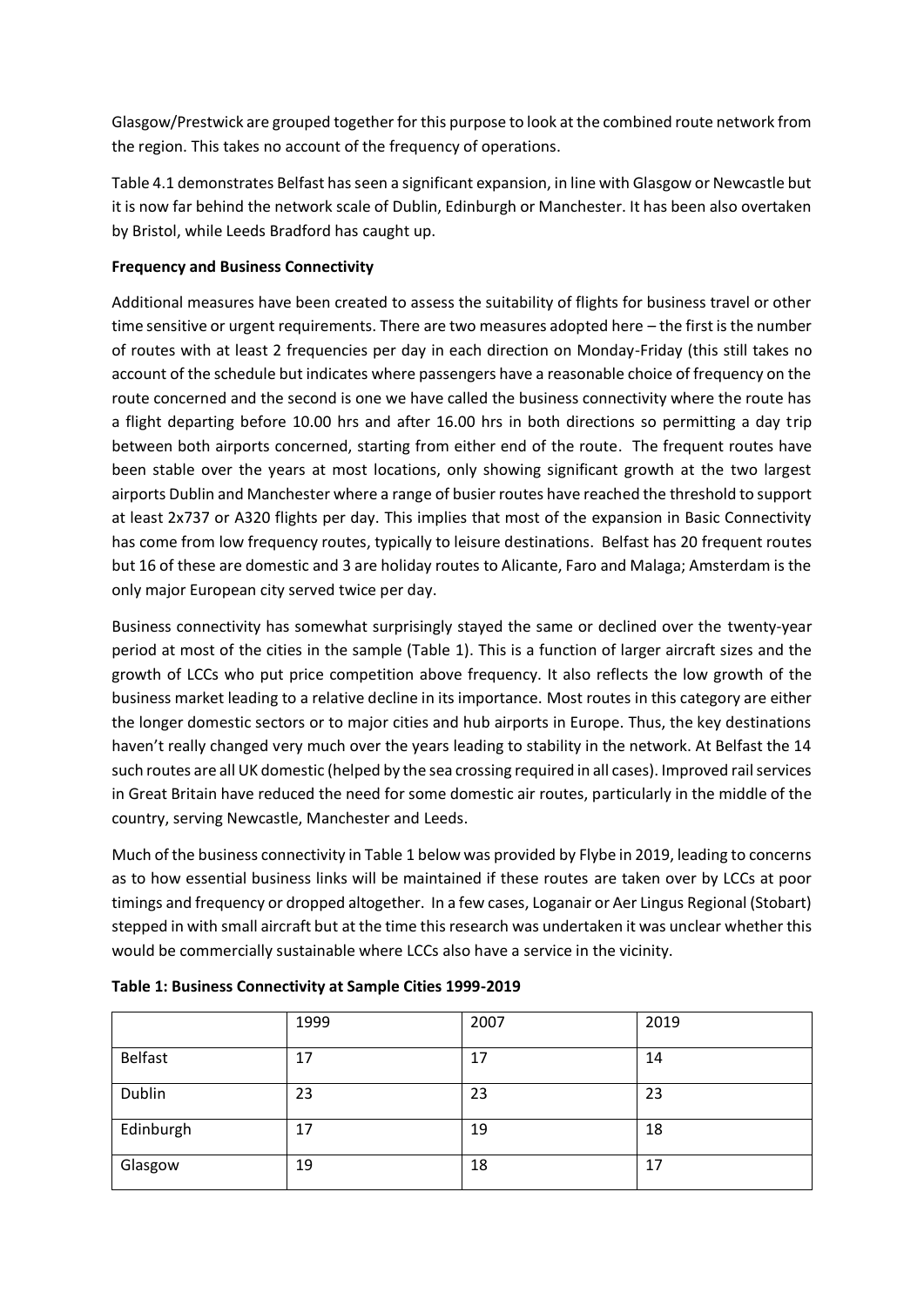| Newcastle      | 11 | 13 | 4  |
|----------------|----|----|----|
| Manchester     | 28 | 30 | 22 |
| Leeds Bradford | 8  | 9  | з  |
| <b>Bristol</b> | 8  | q  |    |
| Cardiff        |    | 4  |    |

Source: OAG, Dennis, TAA

#### **Hub Connectivity**

To measure the potential links via hubs to the rest of the world from each regional centre, two measures have been adopted. One is the weekly frequency of services **by the hub airline** to airports which can be considered a hub for that traditional network airline who markets connecting flights (LCC bases are not hubs in this context even though e.g. Ryanair has a large number of flights at Stansted or Dublin). In contrast Dublin is a hub for Aer Lingus. Some airports are not hubs for the entire time period if they fall below a frequency of 500 flights per week e.g. BA at Gatwick was a hub in 1999 and 2007 but no longer in 2019.

Thus, KLM flights to Amsterdam will count as hub links but EasyJet or British Airways flights to Amsterdam do not count as hub links. There has to be a code-share in place with the hub carrier for third party services to be included in this category e.g. in 2019, Flybe on Cardiff-Paris has a code share with Air France hence is counted as Air France and similarly for Aer Lingus with BA on Belfast-Heathrow but Flybe on Manchester-Amsterdam has no code share with KLM and hence is not counted as a hub feeder. British Midland was treated as a hub link with Star Alliance carriers at Heathrow in 1999 and 2007.

Hub frequencies have declined everywhere except Dublin and Cardiff. Although starting from a much lower base than Manchester, Dublin has become a 'must have' location in the networks of major airlines. Belfast (which in previous years enjoyed service by KLM from Amsterdam, Sabena from Brussels, Continental from Newark and BA from the Birmingham Eurohub as well as both BA and bmi from Heathrow) is now down to only the BA Heathrow link, albeit at a high frequency. In contrast, in 2019 Cardiff Wales had no Heathrow link but adequate services to Amsterdam and Paris CDG as well as Qatar operating daily to Doha.

To provide a combined measure of both the frequency of hub feeder links and the scale of the hub they are connecting with, a Hub Connectivity measure has been derived (Table 2). This combines the weekly frequency from the regional airport with the weekly frequency from the hub to all destinations. In all cases only the hub airline and code-share partners are counted. This provides a crude measure of the total potential connectivity.

|           | 1999 | 2007 | 2019 |
|-----------|------|------|------|
| Belfast   | 426  | 144  | 321  |
| Dublin    | 860  | 951  | 2231 |
| Edinburgh | 981  | 1054 | 1124 |

**Table 2: Hub Connectivity from Sample Cities 1999-2019 (thousands)**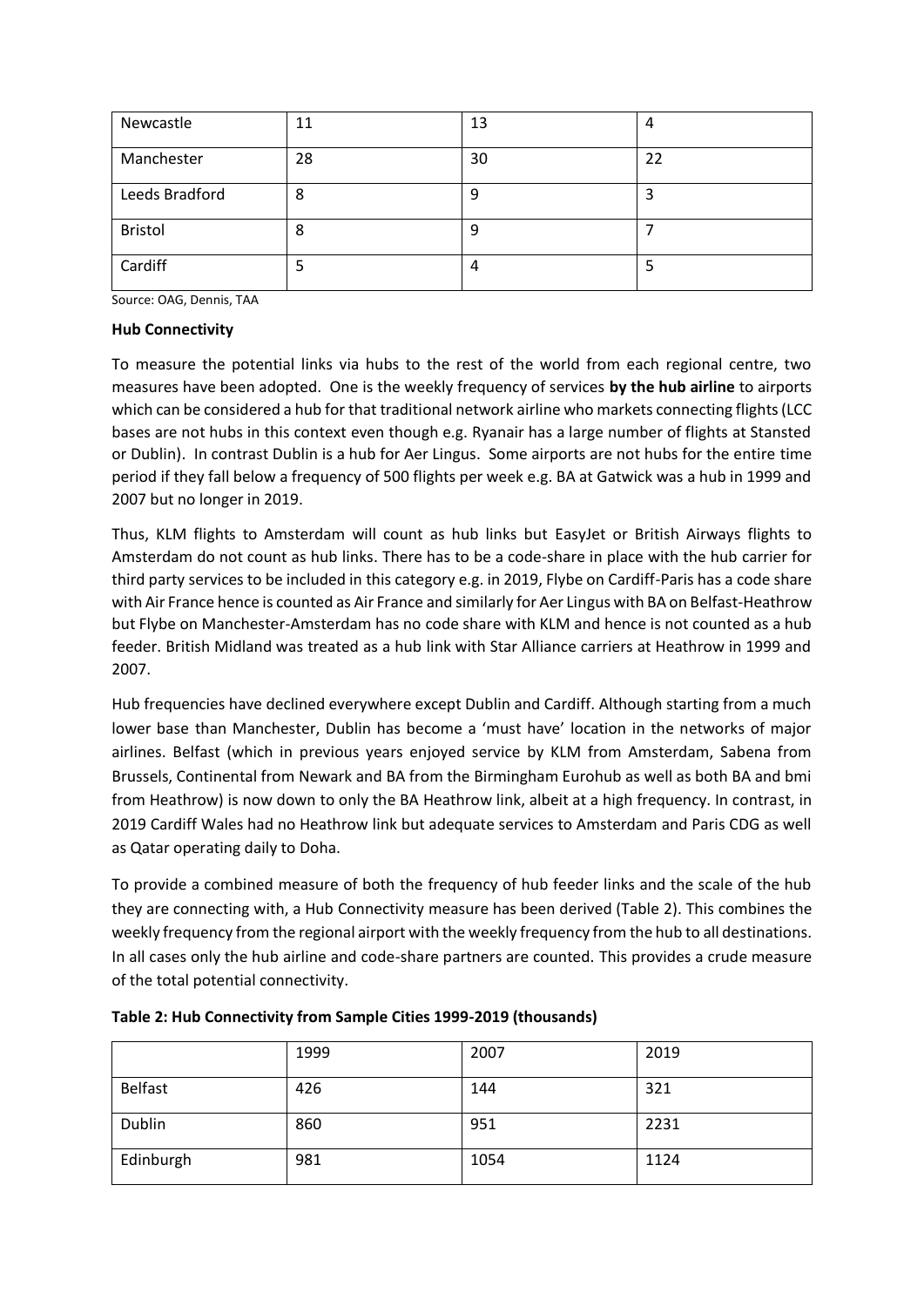| Glasgow        | 904  | 803  | 724  |
|----------------|------|------|------|
| Newcastle      | 590  | 436  | 572  |
| Manchester     | 1642 | 1614 | 1721 |
| Leeds Bradford | 243  | 146  | 176  |
| <b>Bristol</b> | 197  | 267  | 174  |
| Cardiff        | 108  | 121  | 180  |

Source: OAG, Dennis, TAA

The table above indicates that Belfast has very weak global connectivity, behind all the airports in the table except Leeds Bradford, Bristol and Cardiff. The take-over of bmi by BA did improve the situation compared to 2007 however when only bmi operated on Belfast-Heathrow. Dublin has powered ahead while Edinburgh, Manchester and Newcastle have also held their ground. Glasgow and Leeds/Bradford are the other big losers, suffering from being overshadowed by their larger neighbours in the same way that Belfast is by Dublin. It is more efficient for airlines to only serve one airport in a region than multiple ones although a wider network can help maximise market share (the strategy adopted by KLM in the UK and in past years, Continental).

As the size of almost all the hubs has grown over the years, the Hub Connectivity would be expected to increase if the same network and frequencies from the sample airports were maintained. That has not happened in some cases, indicating fewer frequencies or some hub links being dropped altogether (N.B. if e.g. Air France is replaced by EasyJet on a route to Paris this is no longer a hub link).

## **Connectivity by Passenger Ferry**

The network of ferries catering for passenger movements across the Irish Sea can be grouped into main corridors, the Northern Corridor serving Northern Ireland, the Diagonal Corridor serving Northern Ireland ports from England, the Central Corridor linking ports in England and Wales with Dublin and the Southern Corridor linking West Wales with the southern part of the island of Ireland. The pattern of routes has in recent years experienced considerable consolidation in the Northern Corridor in particular. Advances in fast ferry technology acted as a catalyst for establishing longer routes and/or relocation of ferry routes to different or newly constructed port facilities. Ultimately these innovations proved unviable due in part to the economics of the operation of fast ferries with the result that in the Northern Corridor during the last decade the number of routes had reduced to two, Larne Cairnryan and Belfast Cairnryan. Across the Diagonal Corridor the pattern of routes has tended to exhibit greater stability.

# **3. Impact of the Coronavirus Pandemic and the Flybe collapse on Northern Ireland's External Connectivity**

The COVID-19 Pandemic and the financial collapse of Flybe have had major impacts on Northern Ireland's external connectivity. Apart from two routes to London all scheduled passenger services ceased by the end of March 2020. Air travel from Northern Ireland was limited to Aer Lingus flights between Belfast City Airport and London Heathrow, and a Loganair link between City of Derry Airport (CODA) and London Stansted Airport. Other routes to Great Britain from CODA were suspended.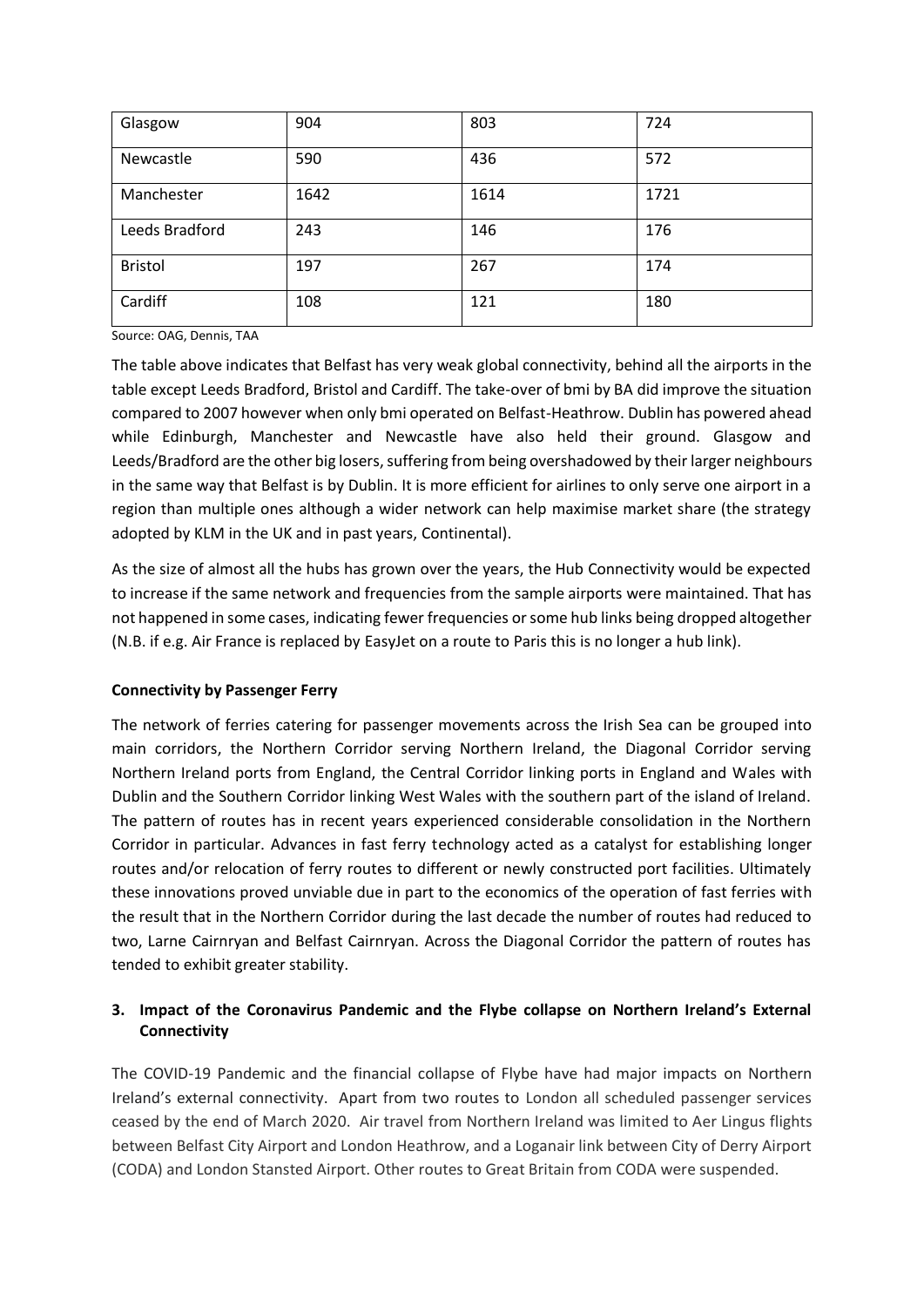At Belfast City, Flybe, which operated 80% of flights and carried over 1.6 million passengers across 14 routes, ceased operations in March 2020. During last winter up to February 2020 Flybe provided around 500 flights a week to 12 destinations throughout Great Britain.

As of October 2020, a number of these routes had been re-established, albeit with lower capacity in many instances. Flights to Aberdeen, Glasgow, and Inverness restarted in March 2020. In August 2020 services to Birmingham, East Midlands, Edinburgh, Exeter, Leeds/Bradford and Manchester restarted while flights to London City restarted in September 2020.

All scheduled passenger services had ceased operation from Belfast International by late March 2020, a situation that continued through to June 2020. The airport's principal carrier, EasyJet announced it would resume flights to Birmingham, Bristol, Edinburgh, Glasgow, Gatwick, Liverpool and Newcastle from Belfast International Airport from June 15. As of October 2020, the following domestic UK routes from Belfast International were operating: Birmingham, Bristol, Edinburgh, Glasgow, Liverpool, London (Gatwick, Luton, Stansted), Manchester, and Newcastle.

In summary, for a period of up to three months the vast majority of routes did not operate. This is illustrated dramatically for the case of Belfast's two airports (Belfast City and Belfast International) in Table 3. Connectivity fell by more than 90% across a range of indicators.

|                                                               |                                                                        | Basic        |     |      | <b>Business</b><br>Frequency |     |      |              |     |      | Hub      |              |  |  |
|---------------------------------------------------------------|------------------------------------------------------------------------|--------------|-----|------|------------------------------|-----|------|--------------|-----|------|----------|--------------|--|--|
|                                                               | 2019                                                                   | Spring       | %   | 2019 | Spring                       | %   | 2019 | Spring       | %   | 2019 | Spring   | %            |  |  |
| To/from                                                       |                                                                        | 2020         | Chg |      | 2020                         | Chg |      | 2020         | Chg |      | 2020     | Chg          |  |  |
| <b>Belfast</b>                                                | 67                                                                     | $\mathbf{1}$ | -99 | 20   | $\mathbf{1}$                 | -95 | 14   | $\mathbf{1}$ | -93 | 59   | $5 - 10$ | $-83/$<br>92 |  |  |
| Basic Connectivity = No. of Routes                            |                                                                        |              |     |      |                              |     |      |              |     |      |          |              |  |  |
|                                                               | Frequency Connectivity = No. of Frequent Routes (2 per day)            |              |     |      |                              |     |      |              |     |      |          |              |  |  |
|                                                               | Business Connectivity = No. of Routes without & Back in 1 day facility |              |     |      |                              |     |      |              |     |      |          |              |  |  |
| Hub Connectivity = No. of services per week (each way) to Hub |                                                                        |              |     |      |                              |     |      |              |     |      |          |              |  |  |

**Table 3: Basic, Frequency, Business and Hub Connectivity by Air - Belfast 2019 and Spring 2020** 

Source: OAG, Dennis, TAA

## **4. External Connectivity: The Challenges for Northern Ireland before COVID-19 and posed by the Pandemic, Government Lockdowns and other Public Health Measures**

The audit of external connectivity demonstrates that overall, the air connectivity of Northern Ireland has highlighted improving performance in relation to the overall extent of air links offered by Belfast's two airports taken together over the 20-year period 1999 – 2019. However, the audit also revealed in recent years Belfast's connectivity performance trailed behind a number of its peer regions in these islands. Moreover, before the emergence of the COVID-19 Pandemic Belfast exhibited relatively weak global connectivity.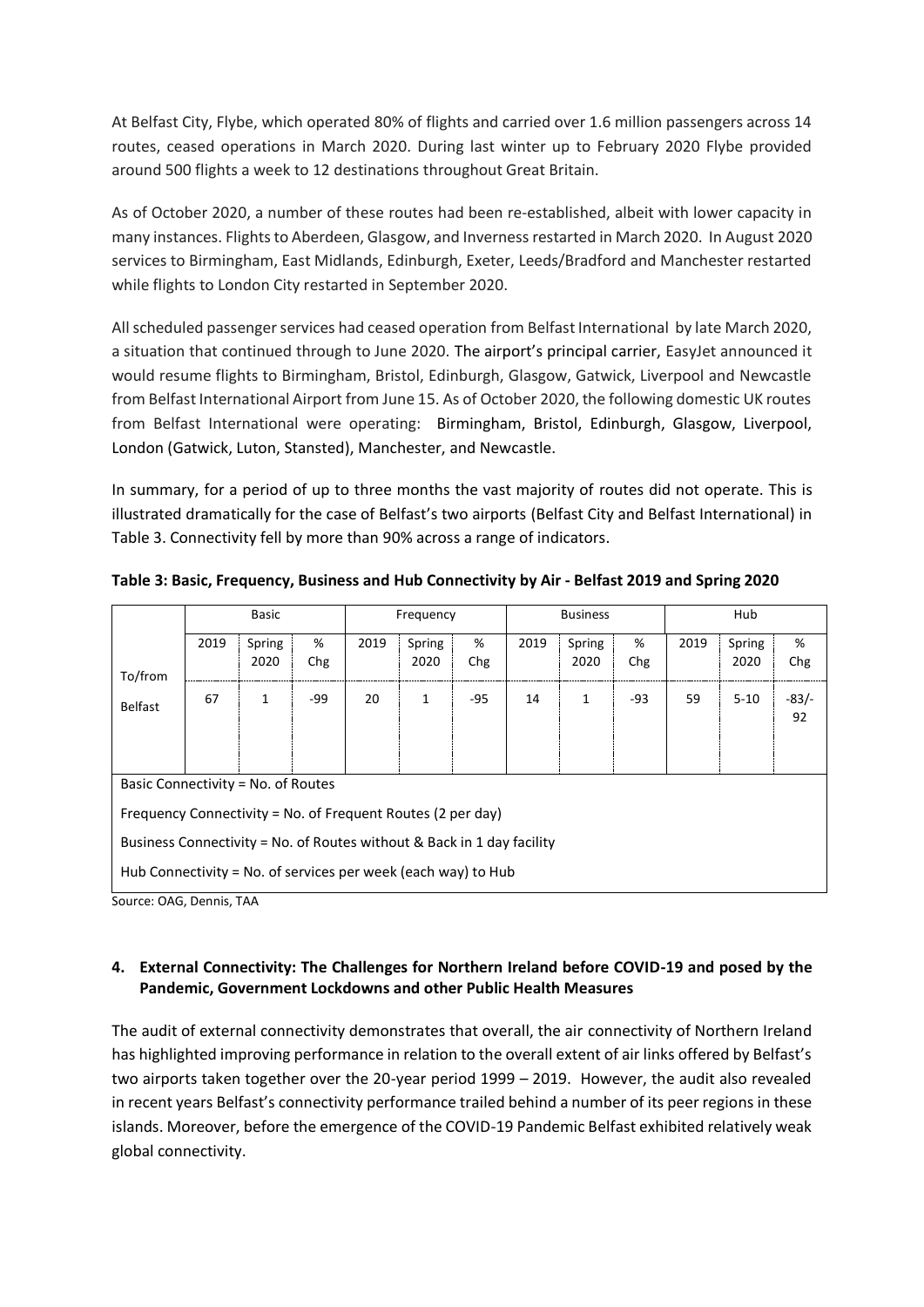Self-evidently Northern Ireland's geography points to the importance of sea transport to provide a key element of its external connectivity. The network of ferry services catering for passenger movements across the Irish Sea has in recent years exhibited consolidation in the Northern Corridor in particular. Across the Diagonal Corridor the pattern of routes has tended to exhibit greater stability. The dependence of Northern Ireland on air and sea transport to provide its external connectivity, both domestically and internationally, is well illustrated by the audit as is the frailty of its air links in the wake of the COVID-19 Pandemic and the collapse of a dominant carrier (Flybe).

The first half of 2020 witnessed a dramatic decline in Northern Ireland's connectivity by air with additional threats to its connectivity by sea. For a period of up to three months the vast majority of domestic air routes did not operate. Northern Ireland's external connectivity was reduced to two to three flights per day between Belfast City and London Heathrow and City of Derry to Stansted. No air connections were available to Scotland and the regions of England and Wales for at least three months. The only alternative during that period for travel between Northern Ireland and these regions was by travelling to London and then taking onward transport or by ferry to Scotland or Liverpool imposing an additional 3 to 9 hours on overall journey times covering the majority of cases.

This loss of supply is reflected in and reinforced by the collapse in demand for air travel. The Belfast - Heathrow route was down to 5% of normal passenger numbers in the Spring of 2020 while overall demand for air travel to/from Northern Ireland was as little as 0.5% of 2019 levels. The in-depth assessment reported in the report commissioned by the Department for the Economy (NI) prompted the following overall observations:

- External travel has exhibited a dramatic and unprecedented decline outside of wartime or during the very short-term disruption caused by the Icelandic Ash Cloud incident in 2010.
- There is evidence of substantial changes in the relative significance of selected trip origins and destinations both among residents and prospective visitors to Northern Ireland.
- There is a significant change in mode of travel used from air to ferry.

The research also demonstrates among residents of Great Britain who had travelled to Northern Ireland 15% had done so during the first 6-month period covering the spring and summer of 2020. 35% had done so during the previous six months covering the autumn and winter of 2019/20. The imbalance in travel was most marked in areas that had lost air services. In contrast in the case of London that retained its links with Northern Ireland 38% of residents of London who reported travelling to Northern Ireland had done so within the first six months following emergence of the pandemic. For the previous six months the figure for London residents the figure was 12%. The key factors underpinning these unprecedented changes include the following:

- It is evident that during the weeks running up to announcement by the Government of the first UK wide lockdown air travel was already experiencing a significant reduction in demand.
- Initially this decline appears to have been prompted by fear of contracting the virus from fellow passengers or crew while travelling on a plane.
- The rate of decline in demand for air travel increased significantly in the wake of Government regulation, guidance and public health messaging relating to the COVID-19 Pandemic.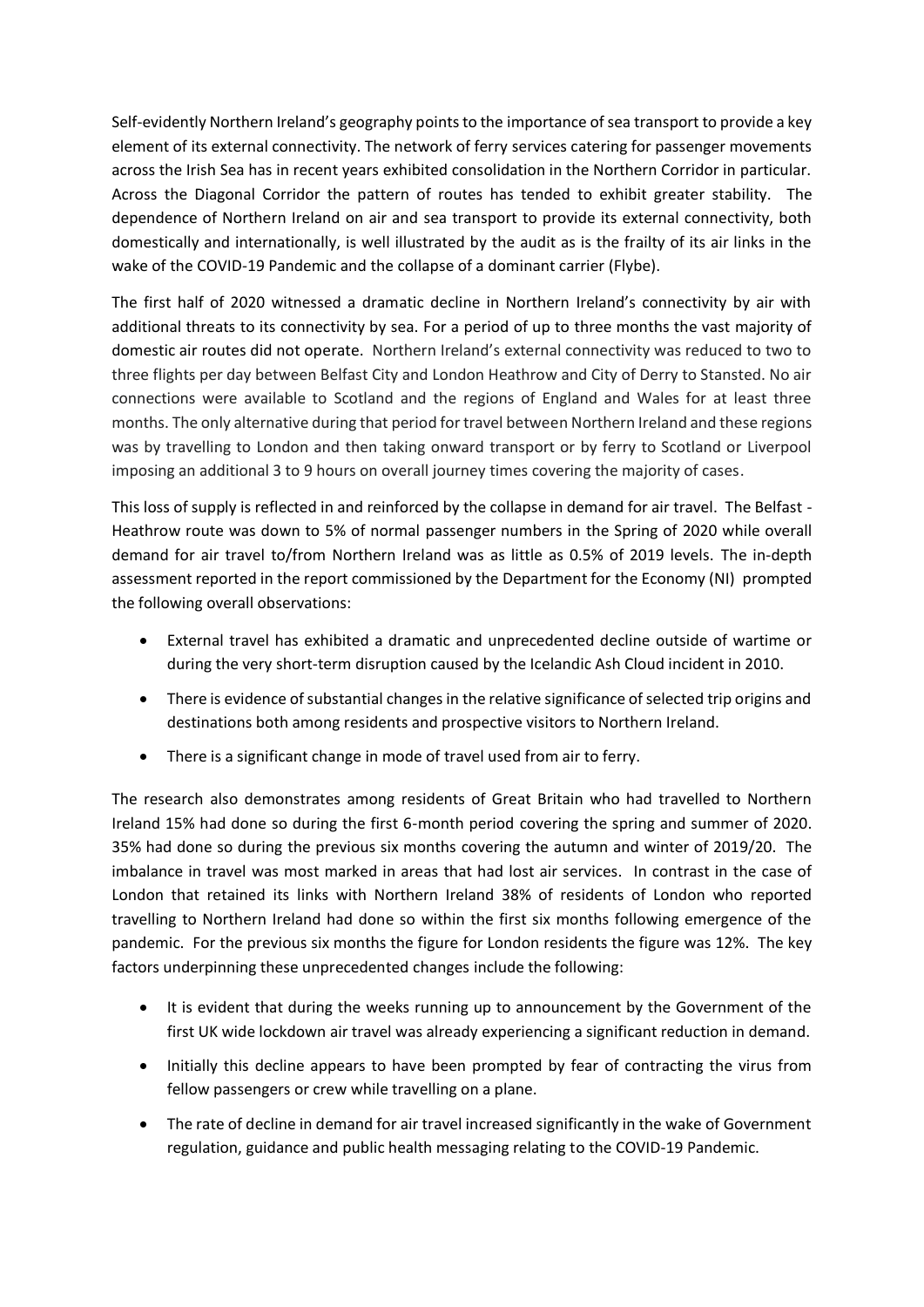• The evidence assembled in early autumn of 2020 suggested approximately half the population are unlikely to return to air travel under current circumstances while for ferry this figure is markedly lower.

The period from early March 2020 throughout the remainder of 2020 has experienced dramatic changes in the pattern of air travel worldwide due to the impact of the COVID-19 Pandemic. In Northern Ireland the collapse of the airline Flybe came just before the UK Government imposed the first UK wide national lockdown. For Belfast City these effects are graphically illustrated in Figure 1 for Belfast City covering the periods March – August 2019 and 2020. This figure highlights the loss of routes to Birmingham, London City, Manchester and Leeds Bradford all together and the reduction of passenger numbers on the Heathrow route by more than 95% in April 2020 compared to April 2019. Apart from the City of Derry to Stansted route this is the only route continuing to operate throughout the lockdown period and since the low point of April 2020 has managed to recover to around 40% of its normal carryings by August 2020 compared to August in 2019.



**Figure 1 - Total Number of Air Passengers to and from Belfast City Airport by Route (March to August 2019 versus 2020)**

Source: CAA/TAA

In the case of routes served by Belfast International the UK wide lockdown resulted in passenger flight ceasing by April 2020 as shown in Figure 2. A number of these ultimately resumed operation in mid-June 2020 with Birmingham route recovering 79% of the previous August, Gatwick 58% and Manchester to 40%.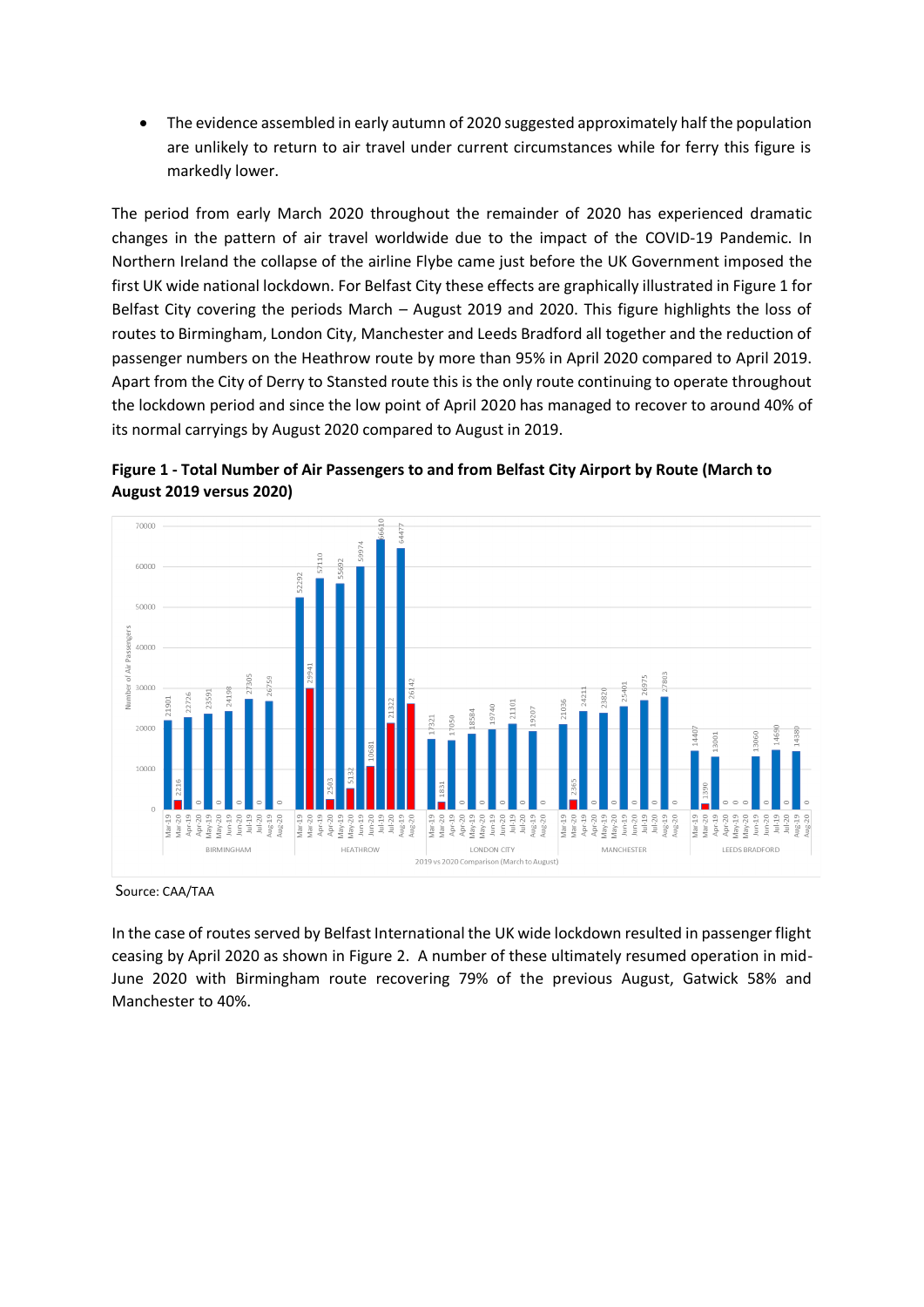

# **Figure 2 - Total Number of Air Passengers to and from Belfast International Airport by Route (March to August 2019 versus 2020)**

Source: CAA/ TAA

Turning to travel by sea, the overall pattern of passenger movement between Great Britain and Northern Ireland exhibits considerable stability during the last decade following a dip in the early 2000s. Within that overall pattern however, the growing share of traffic through Belfast at the expense of Larne is apparent. Overall, the pattern of travel across the Irish Sea shows a growing share of passenger movement moving through ports in Northern Ireland. Within that overall pattern Dublin - Holyhead continues to dominate flows between Great Britain and the Republic of Ireland.

The period since early March 2020 has experienced very substantial reductions in the ferry travel across the Irish Sea (Figure 3). Within that overall pattern considerable volatility is evident with reductions of 90% in passenger movements following the imposition of the lockdown restrictions, regulation and guidance being followed by partial but significant recovery during the summer months. The position for the Year to date at August 2020 compared to the Year to date at August 2019 demonstrates an overall reduction of 54% on the Northern Corridor and 22% on routes serving the Diagonal Corridor and 59% on the Central Corridor.



## **Figure 3 – Total Number of Ferry Passengers – GB to NI and RoI (Yr to date at August 2019 & 2020)**

Source: Dft/Ferrystat/TAA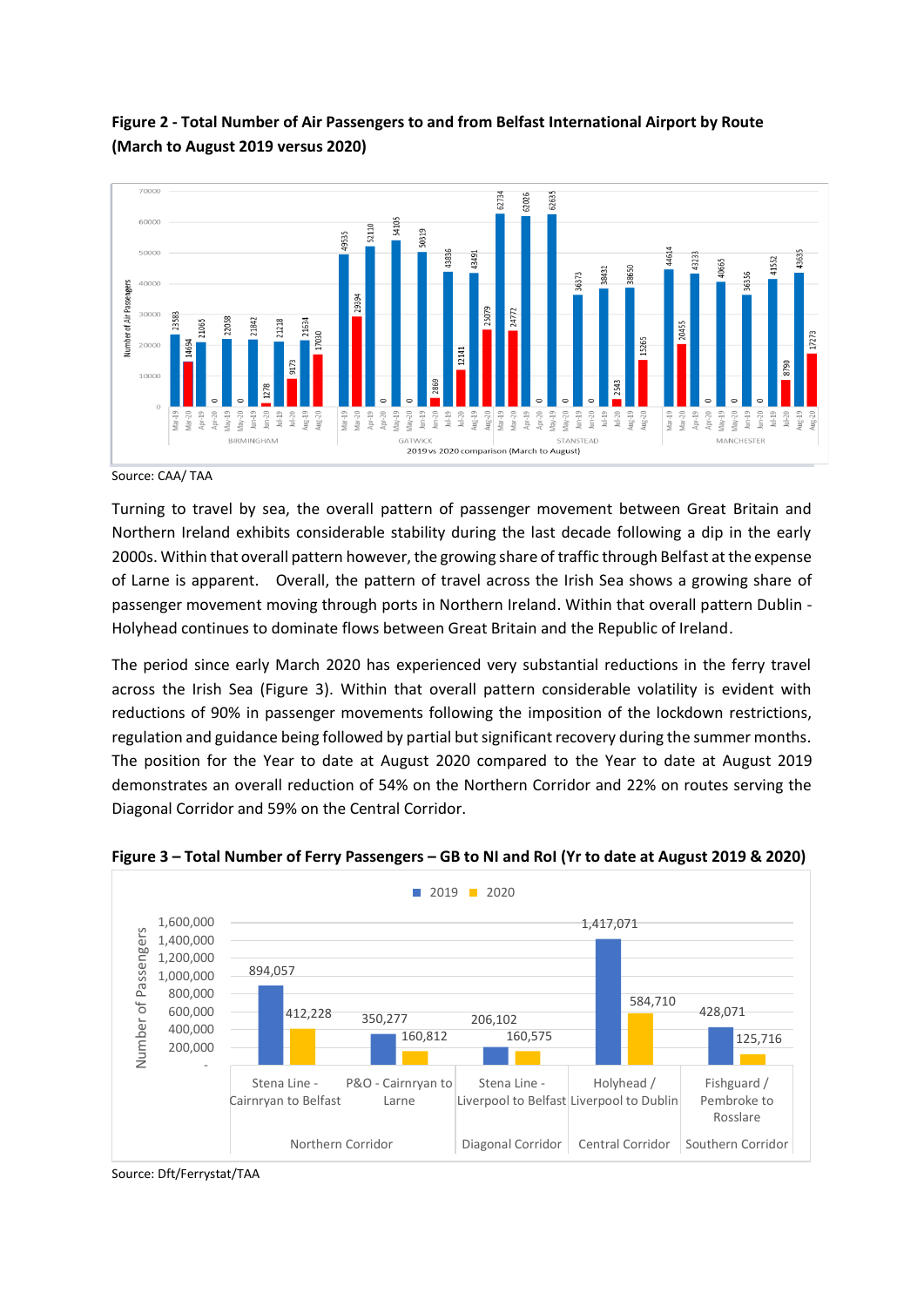## **5. The COVID-19 Pandemic and Patterns of External Travel to/from Great Britain and Northern Ireland**

Since 2019 the percentage of people indicating they had undertaken no overseas trips increased markedly across all regions of the UK. This is most marked in the case of London. A similar pattern is apparent in the case of Scotland for UK short breaks where the number reporting not having undertaken such a trip rose from 45% to 84%. This compares to 14% in the case of London. The overall figure for Great Britain is 27% while for Northern Ireland the percentage taking no UK short breaks rose 43% to 75%.

The patterns of external movement indicate that among the respondent's resident in Great Britain 7% have visited Northern Ireland at least once during the last 5 years for any purpose. The figure for residents of Scotland is 23% while, apart from London at 11%, for the remainder of the UK less than one in ten have visited Northern Ireland for any purpose during the last five years. In the case of Northern Ireland residents 66% report having visited England and Wales at least once in the last five years while for Scotland the figure is 40%.

Turning to the trip purposes reported for their most recent trip to Northern Ireland overall 40% of residents of Great Britain indicate the primary purpose as holidays/short breaks and a further 22% reported visiting family/friends. 14% reported their last trip was for business and the same proportion reported for work or commuting trips.

#### Inbound Trips: Routes and Modes

Of those residents in GB who travelled to Northern Ireland 27% left from London's airports, at least 33% travelled from Cairnryan Port or Liverpool by ferry with smaller numbers below 10% by plane from Manchester, Liverpool, Birmingham, East Midlands, Edinburgh and Glasgow. For trips from Scotland almost half reported their most recent trip was made by ferry from Cairnryan Port. The three main points of arrival were Belfast Port and the city's two airports. Overall, 53% reported travelling by plane although, in the case of Scotland, this fell to 36% while for the South East it was 78%. The remainder travelled by ferry in combination with other surface modes including private vehicles. Notably in the case of London 19% reported travelling by rail and ferry.

## Outbound Trips: Routes and Modes

Among residents of Northern Ireland 31% reported England as the destination outside the island of Ireland of their last external trip. Spain was reported by 23% as the last external destination and Scotland 11% (Table 6.6). No other destination among a long list was reported by more than 7% with the Netherlands at that level

The significant changes in patterns of movement and connectivity prompted a requirement to establish both the perceived and objective level of risk by air and sea. The research reported in this document indicates between 45% and 60% of people believe it is likely or very likely they would become infected if they travelled by plane. Among UK residents this figure is highest for Northern Ireland (58%). These findings contrast with the perceived risk of travel by ferry. 29% of residents of Northern Ireland believe it is likely or very likely they would become infected if they travelled by ship. This figure is the lowest in the UK.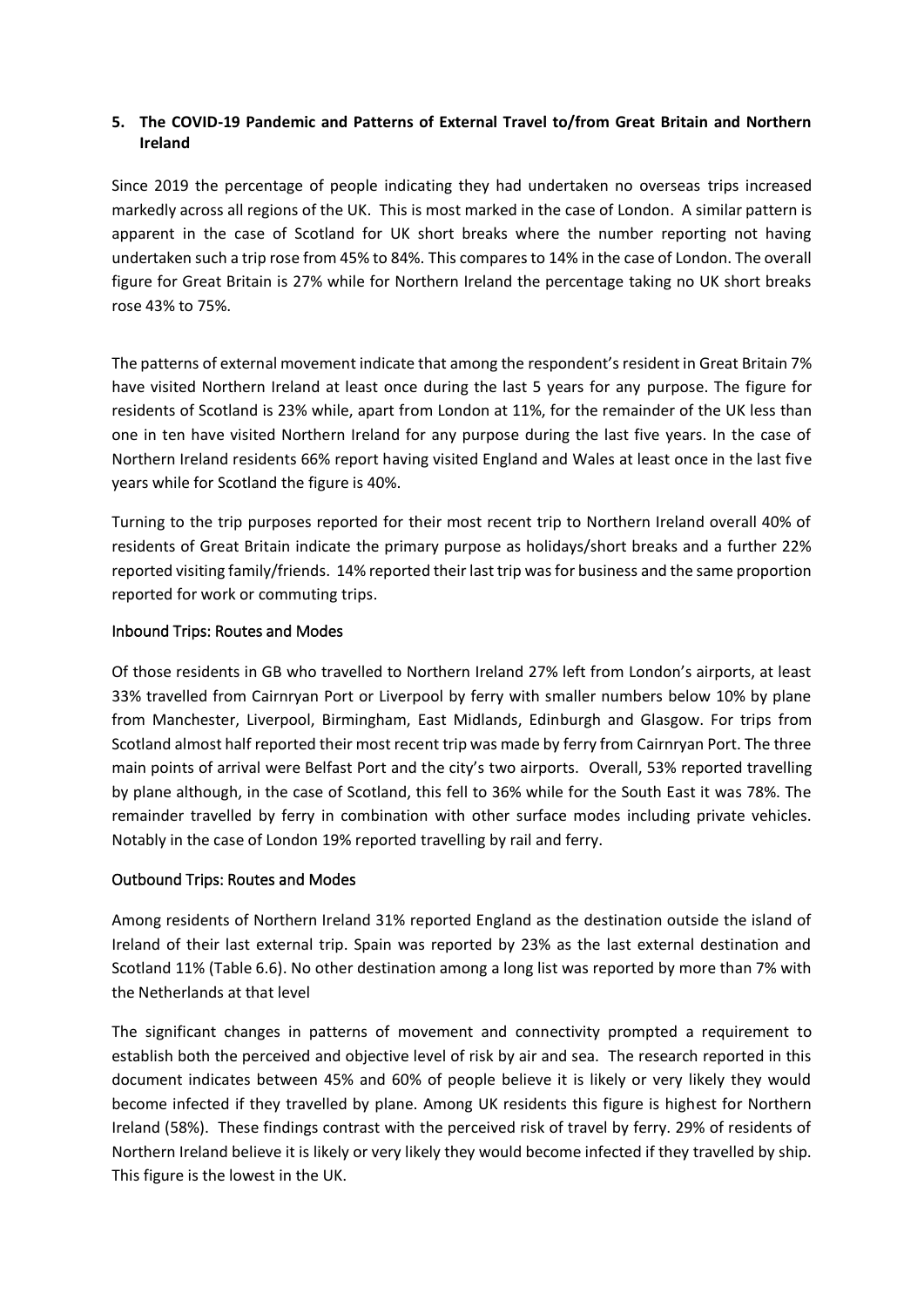### **6.** How COVID-19 has influenced business and consumer sentiment towards travel

#### **COVID-19 Impacts on Business Travel**

Business travel share of turnover pre-COVID was relatively small among an industry focused group of consultees, averaging around 1.9%. Among the Manufacturing and Professional Services sectors in Northern Ireland this would amount to spend of around  $E341m<sup>1</sup>$ .

The findings suggest that only a quarter of that spend will be incurred during 2020. Expectations are that business travel might reduce by one third in 2021, although this ranges from some companies that believe their spend on business travel will reduce to zero to some expecting it to expand next year.

#### **Impact of travel restrictions on business travel patterns**

The evidence suggests a more negative effect on business travel going forward. Around 50% of consultees believe they would engage in less business travel in the future while 27% said that they wouldn't reduce business travel. Around 37% believe that it is very likely that they will reduce business travel to Great Britain going forward and 33% believe it very likely that they will reduce international business travel (Figure 7.2).

These findings reveal very mixed views among consultees about the impact of the virus on business travel patterns going forward. On the other end of the spectrum are those businesses that have found remote working has worked largely well since the crisis emerged and has had little impact on productivity within the business. These are more likely to be professional services type businesses that don't have the same requirement to be 'on site'.

The greatest concerns going forward focused around not having face-to-face contact with customers/clients, the limitations posed by quarantine measures in place, the availability and cost of travel services and not being able to attend trade shows/events. For those with headquarters or operations in other parts of the UK/Internationally there is a concern around not being able to work.

## COVID-19 Impacts on Consumer Sentiment around Travel and Tourism

The main findings suggest that as of autumn 2020 most people believed the worst had yet to come in terms of the pandemic with only 20% or less believing that the worst had passed (although this sentiment pre-dates the recent news on the vaccine trials). The pandemic made many people anxious and most are particularly stressed about holidaying abroad and being in enclosed spaces including bus tours and indoor attractions. Confidence is low to travel within the island of Ireland (39%, confidence to travel in Ireland, RoI 37%).

The evidence suggests that it could take at least a year for the majority of consumers to feel confident to travel and with that largely within their own jurisdiction. Tourism Ireland evidence suggests that people are making travel decisions on the ability to self-repatriate quickly and ease of changing plans. This is reflected in the fact that cross-border travel by car is a relatively comfortable travel option for holidaymakers based in mainland Europe.

<sup>&</sup>lt;sup>1</sup> Based on 2018 turnover figures from the Annual Business Inquiry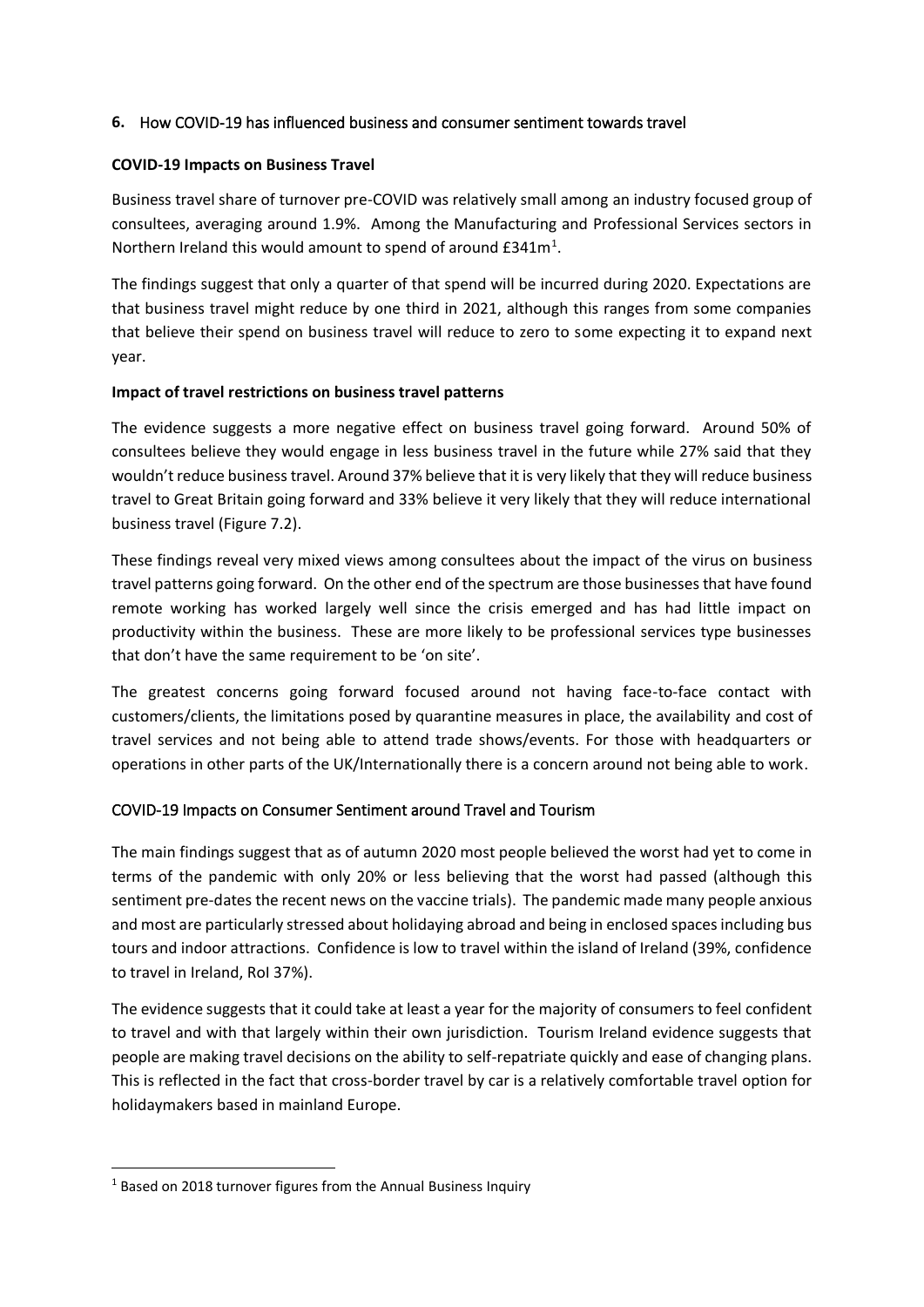Northern Ireland has been particularly badly impacted in terms of willingness to travel, most notably in the GB market which is one of its most important tourism markets. The VisitBritain research (October 2020) suggests that Northern Ireland is least likely to receive visitors from the rest of the UK. Only 1% of GB residents are planning to visit Northern Ireland for their next UK overnight trip in early winter rising to 4% for late winter trips. This preceded the latest set of restrictions introduced in England in November 2020.

# **7.** The COVID-19 Pandemic, Expectations about Future Travel to/from Northern Ireland

Expectations about future propensity to undertake longer distance travel are likely to reflect what course people think the COVID-19 Pandemic will follow in the coming months and years. The evidence available to this study indicates that in late summer only 16% of people resident in Northern Ireland thought the worst had passed while 46% anticipated the worst was yet to come. The views of people in Northern Ireland were marginally more pessimistic than those in Great Britain as a whole while residents of London were significantly more optimistic than people here.

This provides the context for consideration of future expectations about travel. In response to questions concerning how confident people were about taking short UK breaks or holidays fewer than a third were confident of doing so this year in Great Britain. The figure in Northern Ireland was less than a quarter and the evidence suggest it would be the second half of 2021 before a small majority of people here would be confident of taking a short UK break or holiday. Even for early 2022 one third of residents of Northern Ireland were not confident of being able to take such a trip, a figure slightly more than Great Britain as a whole. The main outlier in this pattern was London where a small majority indicated they were confident of making such a trip by the spring of 2021.

Turning to consideration of future expectations about overseas travel only 17% of Northern Ireland residents were confident of doing so this year, marginally higher than for residents of Great Britain.

The findings indicate that it would be early 2022 before a small majority reported they would be confident again about overseas travel. Again, London residents were noticeably more confident with once again a small majority expressing confidence in travelling overseas by next spring. Other restrictions about destinations and socialising were also significant deterrents to such trips.

The principal factors discouraging people taking an international trip were fear of infection, 67% in the case of Northern Ireland (similar to GB), and risk of the UK Government introducing quarantine restrictions while people are abroad at 52% (56% GB) or because other countries were already subject to quarantine restrictions upon return 47% (50% GB). 50% of Northern Ireland residents reported it not being responsible to travel during the Pandemic (48% GB).

These reported levels of confidence are also broadly consistent with reported numbers of trips likely to be made during the second half of 2020 across a range of trip purposes. For all trip purposes a greater proportion of Northern Ireland residents report fewer trips are likely to be made than among people in Great Britain. The evidence suggests that as of the summer 2020 trips during the remainder of the year were likely to be reduced overall by at least 50% in the case of Northern Ireland, marginally more than for Great Britain (Figure 4). For business travel, the reduction could be somewhat less particularly for residents of Great Britain while for overseas leisure travel it is likely to exceed 60%.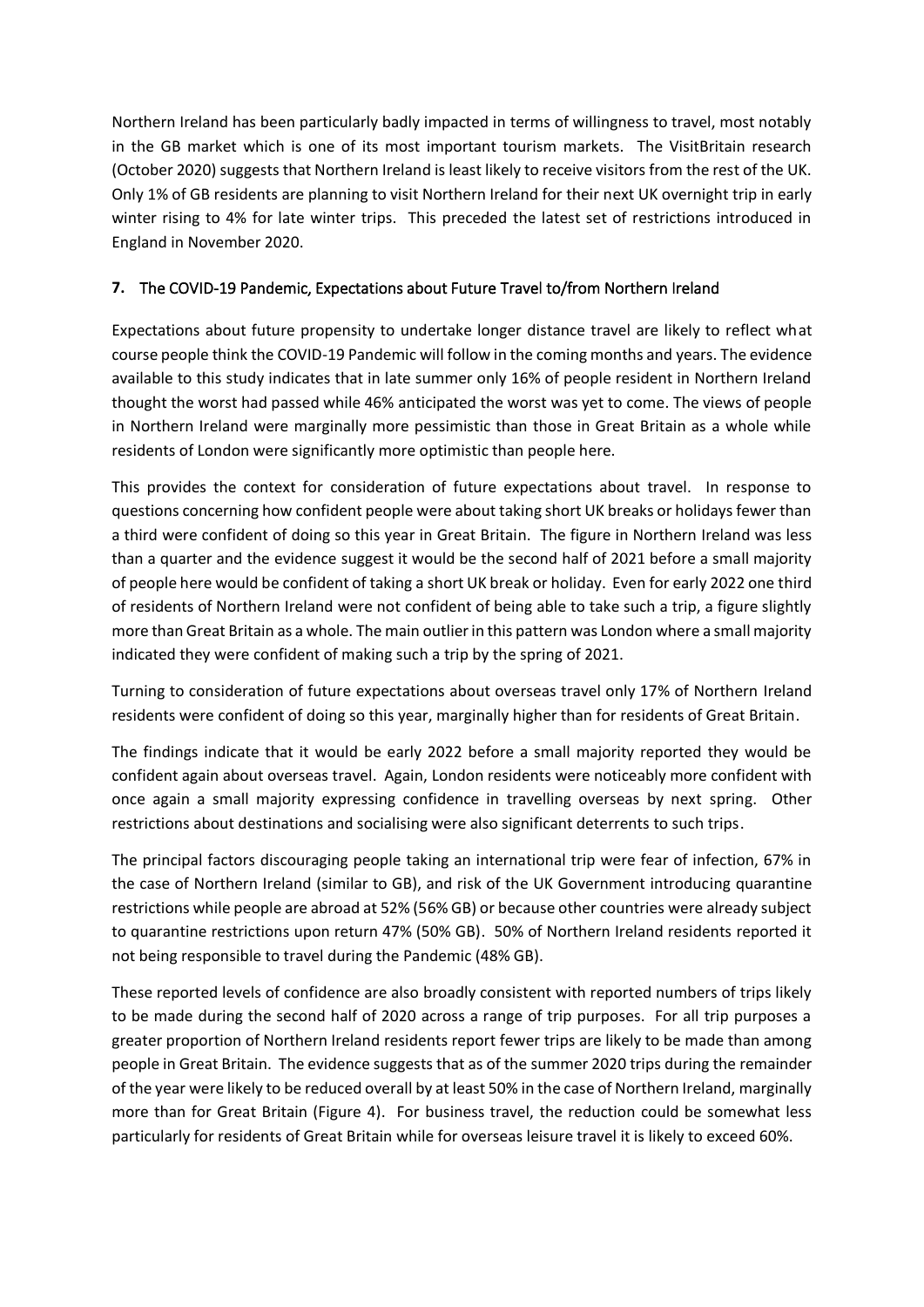

#### **Figure 4 Percentage of respondents likely to take FEWER trips**

Source: TAA

Turning now to the likelihood of people living in Great Britain visiting Northern Ireland in the foreseeable future the reported responses suggest that overall, 9% would be likely to visit Northern Ireland within the following six months across all purposes. If it is assumed a 'very likely' response to a question on travelling to Northern Ireland equates to an approximate 90% probability of actually undertaking such a trip within 6 months the likelihood of such trips reduces to approximately 4% of the residents of Great Britain. Over a year the value rises to 7% undertaking a trip to Northern Ireland. Within 2-3 years that percentage rises to 10% and 11% over 5 years.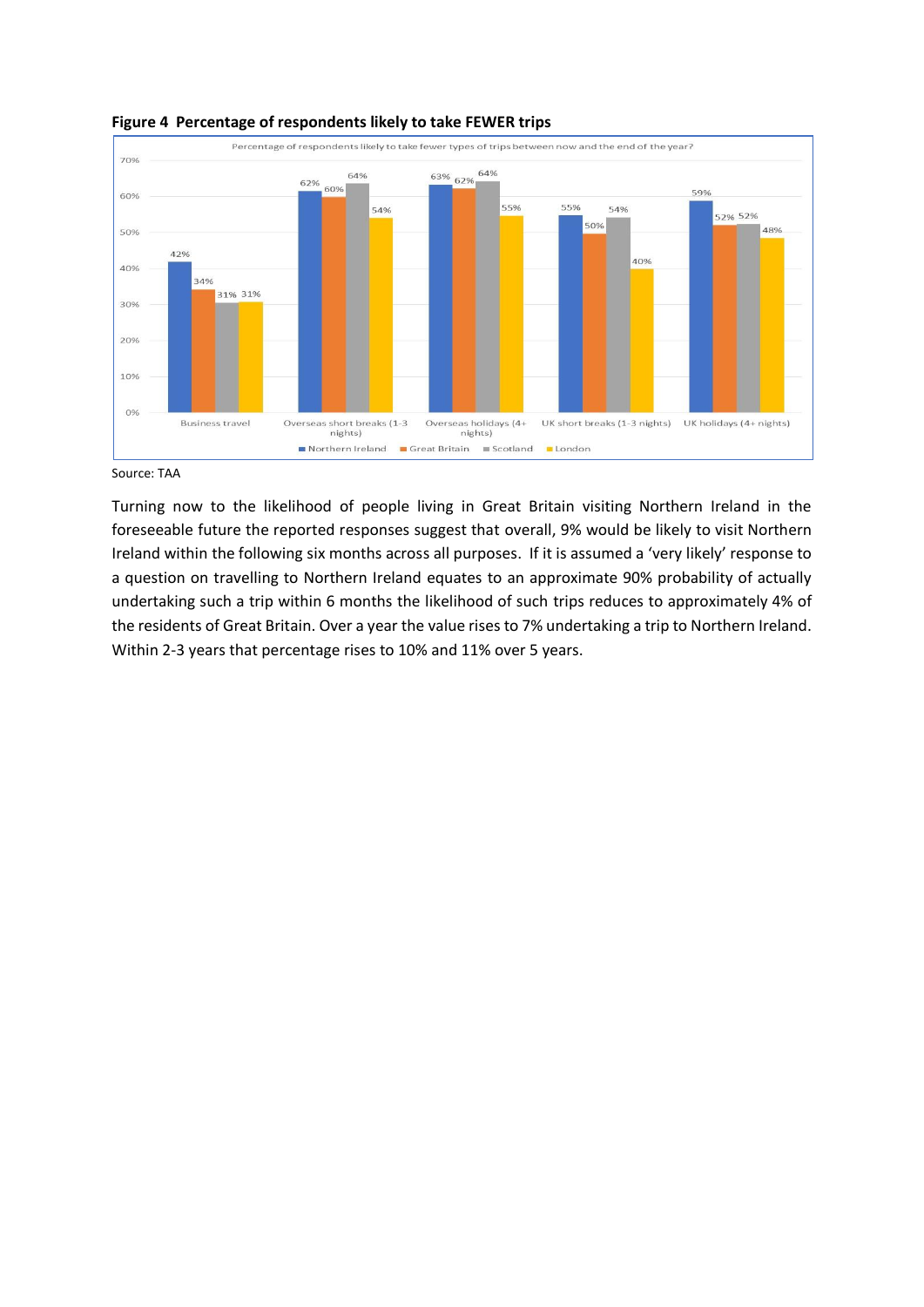# **8.** Implications of Quarantine Restrictions and Industry Initiated Mitigation Measures for the Propensity for Air Travel

These findings suggest that air travel will be suppressed significantly at least until 2022 or 2023 and possibly for many years to come. It has been highlighted above that the Coronavirus generates greater levels of anxiety for air travel than travel by ferry. It is worth noting that 70% of people in Northern Ireland would be reassured about travelling by air if they were confident other people would abide by existing self-isolation/quarantine regulations. The figure for GB is however less at 63%.

What measures are likely to impact strongly on that outcome either encouraging or discouraging travel by plane? The evidence indicates deep cleaning of the plane after each flight is the measure that most strongly encourage or encourage air travel (80% of NI residents indicated this with 75% among GB residents) followed by guaranteed refunds in the event of not being able to travel (73% NI and GB residents). Temperature checks before departure was reported by 69% in both NI and GB residents as strongly encouraging or encouraging air travel followed by 68% of NI residents reporting the effect of HEPA filters (ensuring the air in aircraft cabins is replaced ever 2-3 minutes) (67% in GB). Reducing flight occupancy was reported by 63% of residents of Northern Ireland (61% GB) as strongly encouraging or encouraging air travel followed by 90-minute Coronavirus testing facilities at airports (51% NI residents and 49% GB residents).

Among the main deterrents to air travel are higher fares to ensure an adjacent empty seat to the traveller. 45% NI residents indicated this would strongly discourage or discourage air travel (46% GB residents) although 27% said this would encourage them to fly. The other main deterrent at 35% is the UK Government imposing quarantine restrictions on other countries while travellers are abroad and requiring returning travellers from those countries having to quarantine upon arrival back in the UK. On the other hand, 44% said this would encourage them to fly.

## **9.** Implications of Lockdowns and Vaccines for the Propensity for Air Travel and Connectivity

What does this evidence suggest for future demand for air transport in the near term? As of the summer of 2020 the data and analysis for the remainder of 2020 pointed to a likely reduction overall of at least 50% in the case of Northern Ireland, marginally more than for Great Britain. This was based on evidence collated before Northern Ireland's partial lockdown was implemented in October and the announcement by the UK Government of a further England wide lockdown beginning on 5<sup>th</sup> November 2020. This scenario is illustrated in Figure 5. It also sets out a number of other outcomes encompassing no further or repeated lockdowns and the success or otherwise of the development and distribution of really effective vaccines and other medical measures to tackle the COVID-19 Pandemic.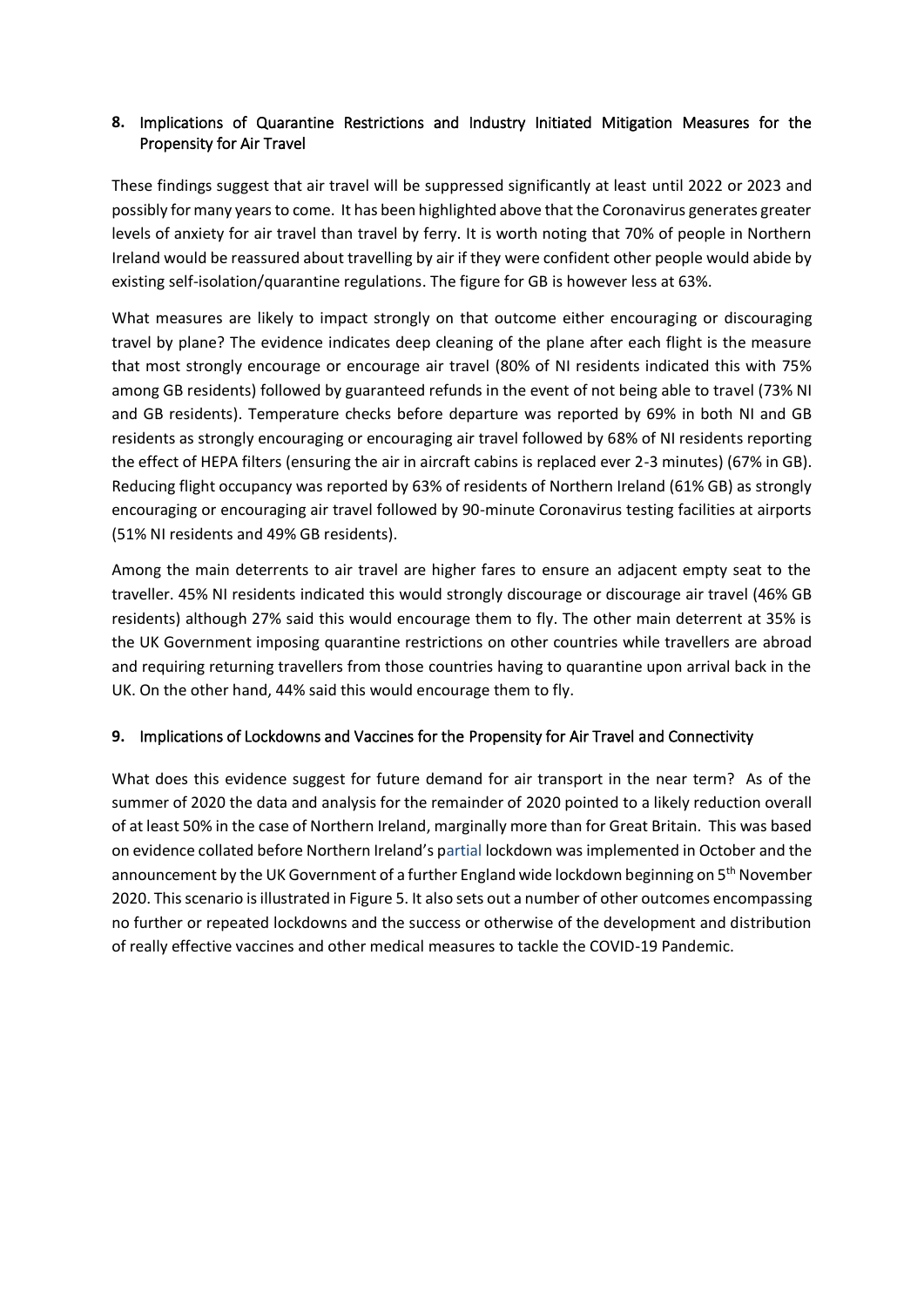



Source: TAA

Figure 5 demonstrates the current restrictions in Northern Ireland and the second lockdown in England, along with restrictions in Scotland and Wales, will have the effect of significantly blunting recovery of external travel to/from Northern Ireland. These are likely to reduce air travel to 20% - 30% of normal levels with a slower recovery in 2021 after the restrictions are eased than was experienced in the summer of 2020. This could push back recovery of demand for external travel by a further 6 months depending upon when these restrictions are lifted.

A significant caveat to anticipating the future path for external travel is the potential impact of widely distributed and effective vaccines with high rates of take up in the wider population. At the time of writing (late November 2020) considerable uncertainty remains about the efficacy, approval and the logistics of distributing enough vaccines and securing confidence in its effectiveness among the population to complete mass vaccination in the short term. This will most likely require a further period of 6 months to a year before any such vaccine has been widely taken up in Northern Ireland. However, if this outcome emerges the evidence reported suggests that air travel could recover to around 90% of 2019 levels by 2023 or 2024. The absence of such a turning point could well lead to demand being suppressed significantly below 2019 levels for many years to come.

The implications of any of these scenarios unfolding for external connectivity are likely to be very significant in the short term. Evidently even under the most optimistic of these scenarios air fares are likely to rise significantly while services will be cut and/or routes abandoned. One very likely outcome will be the loss of 'out and back in a day' opportunity to/from many regional centres in Great Britain. The implications for businesses located in Northern Ireland and their competitiveness will be readily apparent. The question that arises is what public policy measures could be applied to mitigate this erosion of external connectivity and how can these be funded and financed? We turn to consideration of the potential public policy intervention tools below and offer some observations on their likely efficacy and the practicality of their implementation.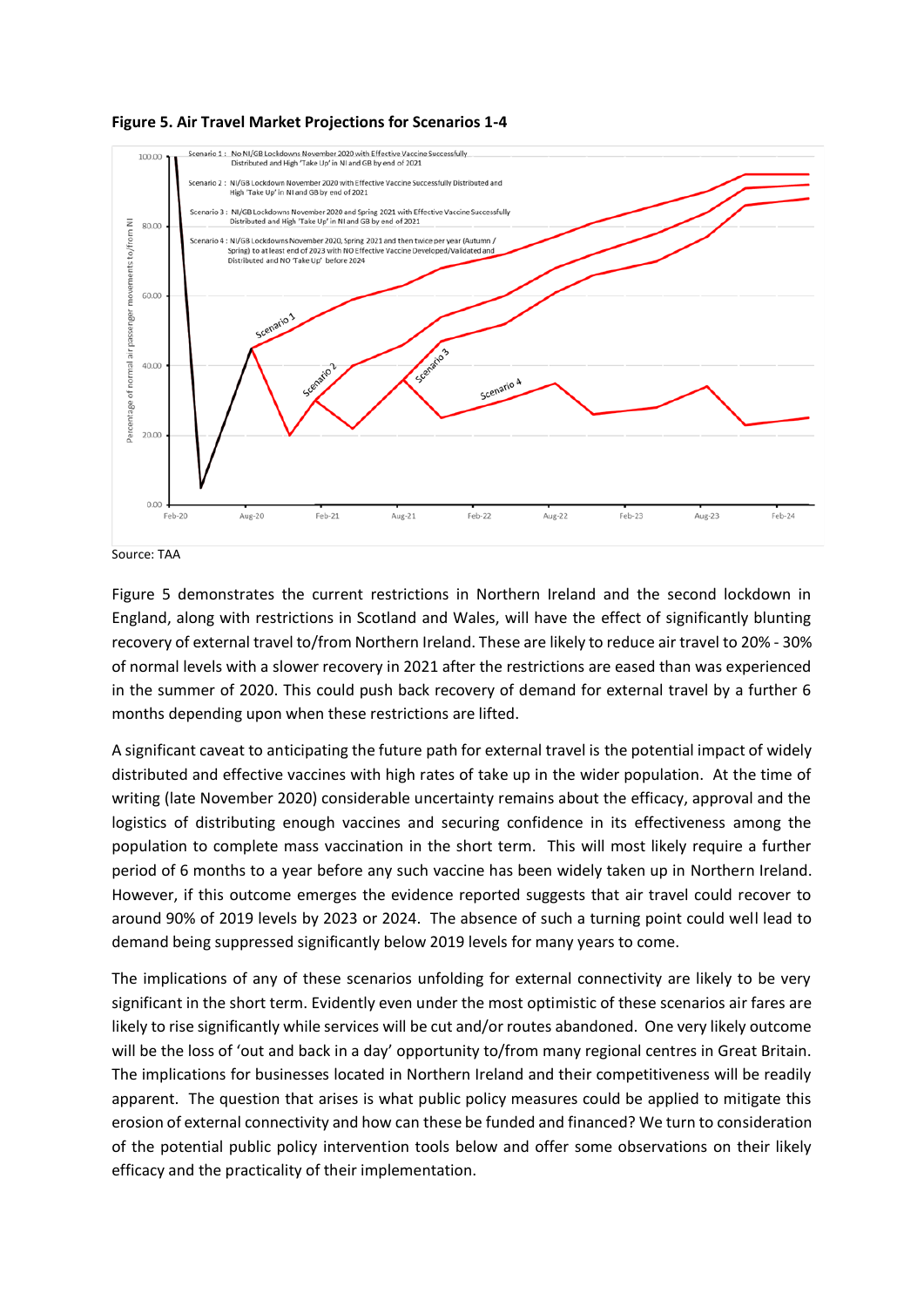## **10. Potential Public Policy Interventions to Support External Connectivity and Principal Study Recommendations**

The study recommendations took into consideration the limitations in the latitude the Northern Ireland's Executive, along with the other devolved administrations, enjoys in relation to its authority in air and sea transport matters. The recommended short-term access mitigation strategy to respond to the challenges posed by COVID-19 Pandemic and the public health measures envisages a stepwise approach to safeguarding external domestic connectivity that could comprise the following steps:

### *Air Transport APD discount scheme for domestic routes (Time Limited)*

Subject to agreeing extension of APD rate setting powers to Northern Ireland during the current emergency it should be feasible to design and implement within 2-3 months after agreement is reached with the UK Government, a time limited air transport APD discount scheme for domestic routes involving substantial distance across water e.g. the Irish Sea. This would be time limited to the period of the COVID-19 Pandemic/lockdowns and for a recovery period thereafter. Under an APD discount scheme ferries could be put at a relative competitive disadvantage. Measures are put forward in this report to address this. It is estimated the overall cost for Northern Ireland of implementing the proposal to introduce an APD discount for the specified services at 100% would be in the range £1.5 - £3.5 million per month, after allowing for a split in accrual of costs between the UK Government and the Northern Ireland Executive. The estimated cost range also reflects the very substantial suppression of travel that is anticipated during the period of recovery even under the most optimistic background conditions.

## *Public Service Obligations (PSOs)*

This would take the form of extensive PSO designation of additional domestic air routes serving airports in Northern Ireland involving substantial distance across water e.g. the Irish Sea. These would be in addition to the existing PSO designated City of Derry – Stansted route. Given their vital role as lifeline services during the current crisis it is also appropriate to apply continuing PSO status to Northern Ireland's ferry routes as happened during the later stages of the first UK wide lockdown. Finally, in the context of the Common Travel Area consideration should be given to the merits of designating PSO status to a future City of Derry – Dublin route. Routes designated with PSOs in the UK are exempt from passengers being charged APD and therefore the PSO model could incorporate any existing APD discount on those routes designated PSO status. The PSO mechanism provides security to prospective users as well as wider beneficiaries of the service will continue to operate. The PSO mechanism does not imply an automatic subsidy being paid to airlines awarded contracts. It is estimated the overall cost of implementing the proposal to introduce PSO arrangement for a limited number of destinations in Great Britain would be in the range £2.5 million - £5 million per month. Based on airline industry costs for operating existing PSO routes in the UK this could be expected to cover at least 10 thin routes serving at the lower end of the overall cost range. The estimates also allow for potential support to PSO designated ferry services during lockdowns or similar periods when passenger traffic is severely limited by Government regulation and guidance or high levels of infection. An important consideration with PSOs as noted above is they usually take more time to set up than establishing an APD discount scheme. However, during the Pandemic the UK Department for Transport (DfT) for air links was able to fast track designation to permit emergency payments to be made. Moreover, an 'Open PSO' offers a streamlined application process to establishing services.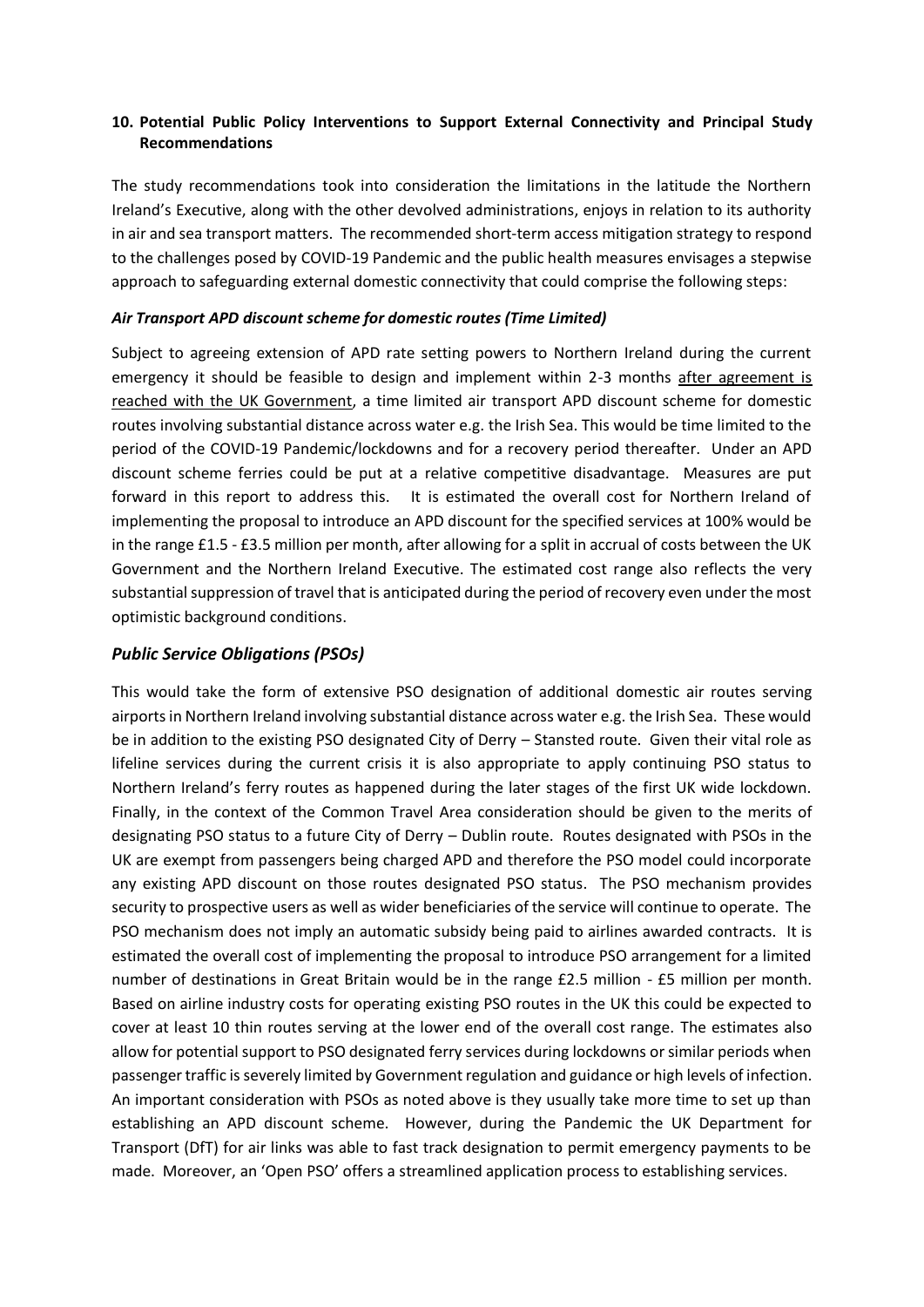# *Route Development Funds (RDFs)*

An alternative to PSO designation is the use of Route Development Funds (RDFs). In combination with a co-operative marketing agreement it may be more attractive to LCCs in enhancing services frequencies more tailored to business needs.

## *Funding the Study Recommendations*

COVID-19 recurrent funding from the UK Government to the Northern Ireland Executive has risen further to £2.8 billion in the wake of the second lockdown in England. The £121 million (£15.1 million per month) received by the Northern Ireland Executive from emergency COVID-19 spending on public transport in Great Britain (outside London) represents an underestimate of the total funding received by the Northern Ireland Executive attributable to spending on public transport elsewhere in the UK. Moreover, Northern Ireland's transport connectivity needs have different characteristics to those that exist in GB. Among the UK's four nations it depends uniquely on external links by sea and air to ensure its connectivity with the rest of the UK.

A thorough review of the funding streams that have been allocated to all public transport modes in Northern Ireland indicates, at the time of writing, that those modes have received substantially less in emergency COVID-19 allocations in aggregate than their counterparts in GB. Funding equates to approximately 58% of what it would have received elsewhere in the UK. On 24th September 2020 the NI Executive £54.8 million of the funding set aside for Transport (and PPE) had yet to be allocated. At that point limited amounts of funding from the Executive had been allocated to maintaining external domestic connectivity support.

Both the UK Government and NI Executive have had to deal with a wide range of complex and competing demands as they have shaped their response to the pandemic. However, it is evident that for this financial year sufficient funding has been made available by the UK Government to the Northern Ireland Executive to meet both the on-going funding requirements for public transport in Northern Ireland and the funding and financing required to sustain operation of both Northern Ireland's key infrastructure Gateways. Should flexibility with funding at year end be possible and additional COVID-19 emergency funding be made available for 2021/2022 it is vitally important that both the UK Government and the NI Executive seek to prioritise funding both now and over the recovery period in order to support maintenance of these vital external links, given the profound economic and social need that has been identified in this report for sustained connectivity between NI and GB.

## **2021 Postscript**

It has been noted for a period of up to three months the vast majority of domestic air routes serving Belfast's two airports did not operate. Connectivity fell by more than 90% across a range of indicators. Following completion of the study on behalf of the Department for the Economy (NI) as reported in Smyth and O'Reilly (2021) levels of connectivity at Belfast and four other airports in the northern half of the British Isles have assessed for July 2021 and compared with July 2019. Table 4 demonstrates something of a recovery in levels of connectivity during 2021 compared to 2020. However, across all indicators substantial declines in connectivity compared to pre pandemic levels are evident for all airports, although the pattern vary somewhat between all locations. Notable outliers include Dublin and Edinburgh.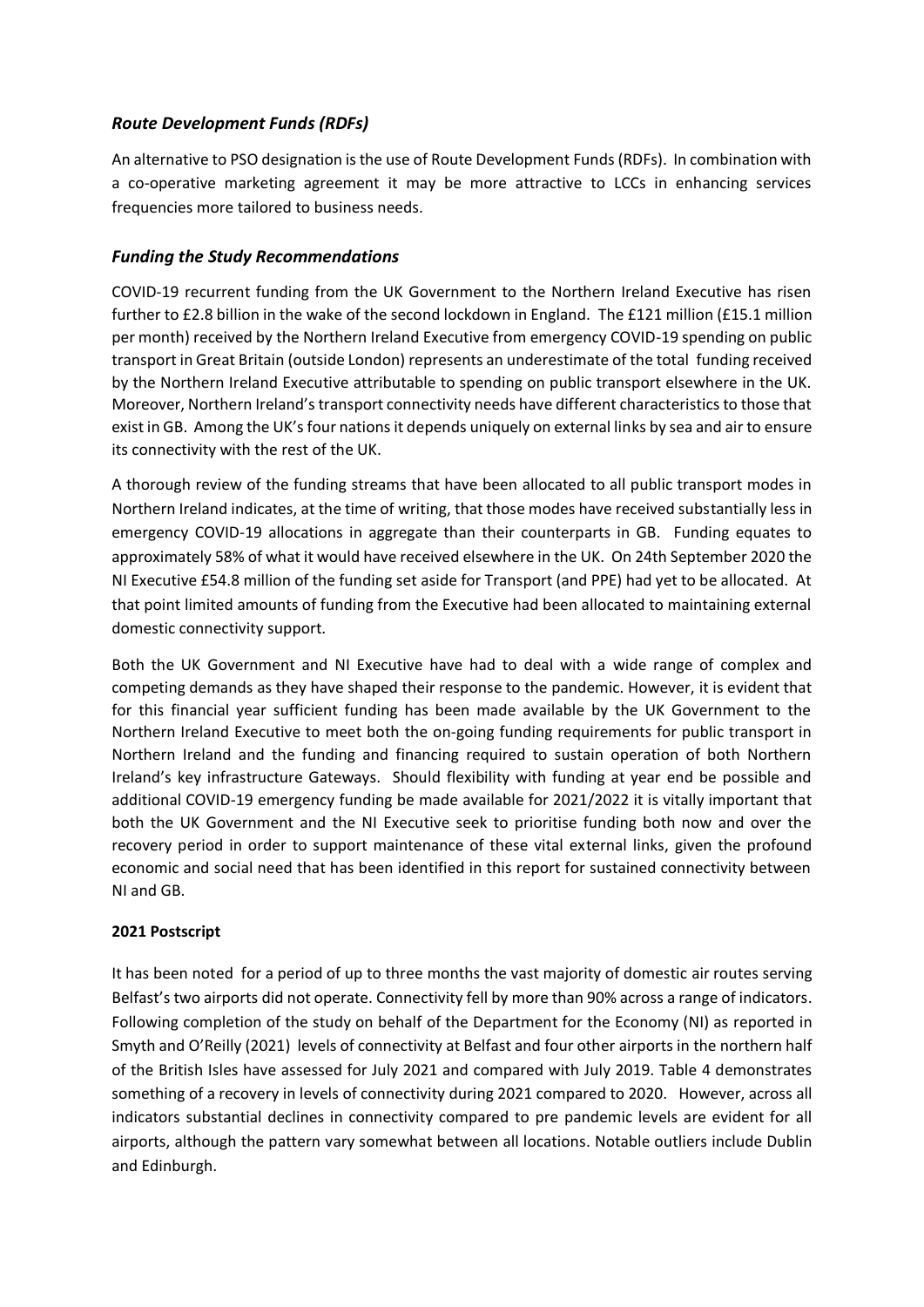|                                                               | <b>Basic</b>                                                                                                                           |          |       |      | Frequent |           |      | Hub<br><b>Business</b> |           |     |           | Hub Connectivity |      |      |          |
|---------------------------------------------------------------|----------------------------------------------------------------------------------------------------------------------------------------|----------|-------|------|----------|-----------|------|------------------------|-----------|-----|-----------|------------------|------|------|----------|
| To/from                                                       | 2019                                                                                                                                   | 2021 Chg | %     | 2019 | 2021 Chg | %         | 2019 | 2021 Chg               | %         |     | 2019 2021 | %<br>Chg         | 2019 | 2021 | %<br>Chg |
| <b>Belfast</b>                                                | 67                                                                                                                                     | 53       | $-21$ | 20   | 14       | $-30$     | 14   |                        | $5 - 64$  | 59  | 47        | $-20$            | 321  | 128  | -60      |
| Dublin                                                        | 178                                                                                                                                    | 157      | $-12$ | 54   |          | $31 - 43$ | 23   |                        | $13 - 43$ |     | 446 303   | $-32$            | 2231 | 861  | -61      |
| Edinburgh                                                     | 143                                                                                                                                    | 114      | $-20$ | 26   | 15       | $-42$     | 18   |                        | $5 - 72$  | 268 | 158       | $-41$            | 1124 | 344  | -69      |
| Glasgow                                                       | 89                                                                                                                                     | 66       | $-26$ | 26   | 15       | $-42$     | 17   |                        | $9 - 47$  | 167 | 111       | $-34$            | 724  | 262  | -64      |
| Newcastle                                                     | 57                                                                                                                                     | 48       | $-16$ | 10   | 6        | $-40$     | 4    |                        | $2 - 50$  | 94  | 64        | $-32$            | 572  | 174  | -70      |
| Basic Connectivity = No. of Routes                            |                                                                                                                                        |          |       |      |          |           |      |                        |           |     |           |                  |      |      |          |
|                                                               | Frequency Connectivity = No. of Frequent Routes (2 per day)<br>Business Connectivity = No. of Routes with out & Back in 1 day facility |          |       |      |          |           |      |                        |           |     |           |                  |      |      |          |
| Hub Connectivity = No. of services per week (each way) to Hub |                                                                                                                                        |          |       |      |          |           |      |                        |           |     |           |                  |      |      |          |
| Source: OAG, Dennis, TAA                                      |                                                                                                                                        |          |       |      |          |           |      |                        |           |     |           |                  |      |      |          |

**Table 4: Basic, Frequency, Business and Hub Connectivity by Air - Belfast 2019 and 2021**

For Belfast the key points to note are the number of routes is not down much (67 to 53) due to holiday routes maintained at low frequency. Domestic routes have also held up relatively well compared to international. Some new routes have been added. However, frequent routes are down from 20 to 14 while only 5 routes offer business connectivity. Hub frequency is not down much but reduction in international services to link with reduces hub connectivity by more than 50%.

Dublin has held up rather better. This is mainly due to EU services running at around 70% of 2019 frequency although intercontinental is badly down. That is the main difference with Belfast. Ireland-UK routes and UK domestic are similar but UK-Europe is only at about 40% of 2019 frequency. The hub airlines have also been maintaining frequencies better than average which LCCs can't do - and because the hub feed allows more services to operate in a weak demand environment). Nevertheless, Dublin has also been hit by a loss of business connectivity and hub connectivity

Edinburgh is worst hit of all so far. The route network has held up quite well because the LCCs can't do much else but keep the same routes and halve the frequency to a typical minimum of 2 per week so it is just the routes which only had 2 or 3 to start with that have fallen out altogether. Frequencies are overall badly down on the European network.

The domestic market has been decimated at Edinburgh however (unlike Belfast) presumably because it can't compete with the high frequency highly subsidised rail services. Gatwick has gone from 8 a day to 3 and London City from 9 to 2. Manchester is no longer served and Birmingham has gone from 7 to 2. None of these offer a full schedule for business trips (all of them were possible in 2019). The demise of flybe is another key factor here – Belfast has got away with it because Aer Lingus Regional has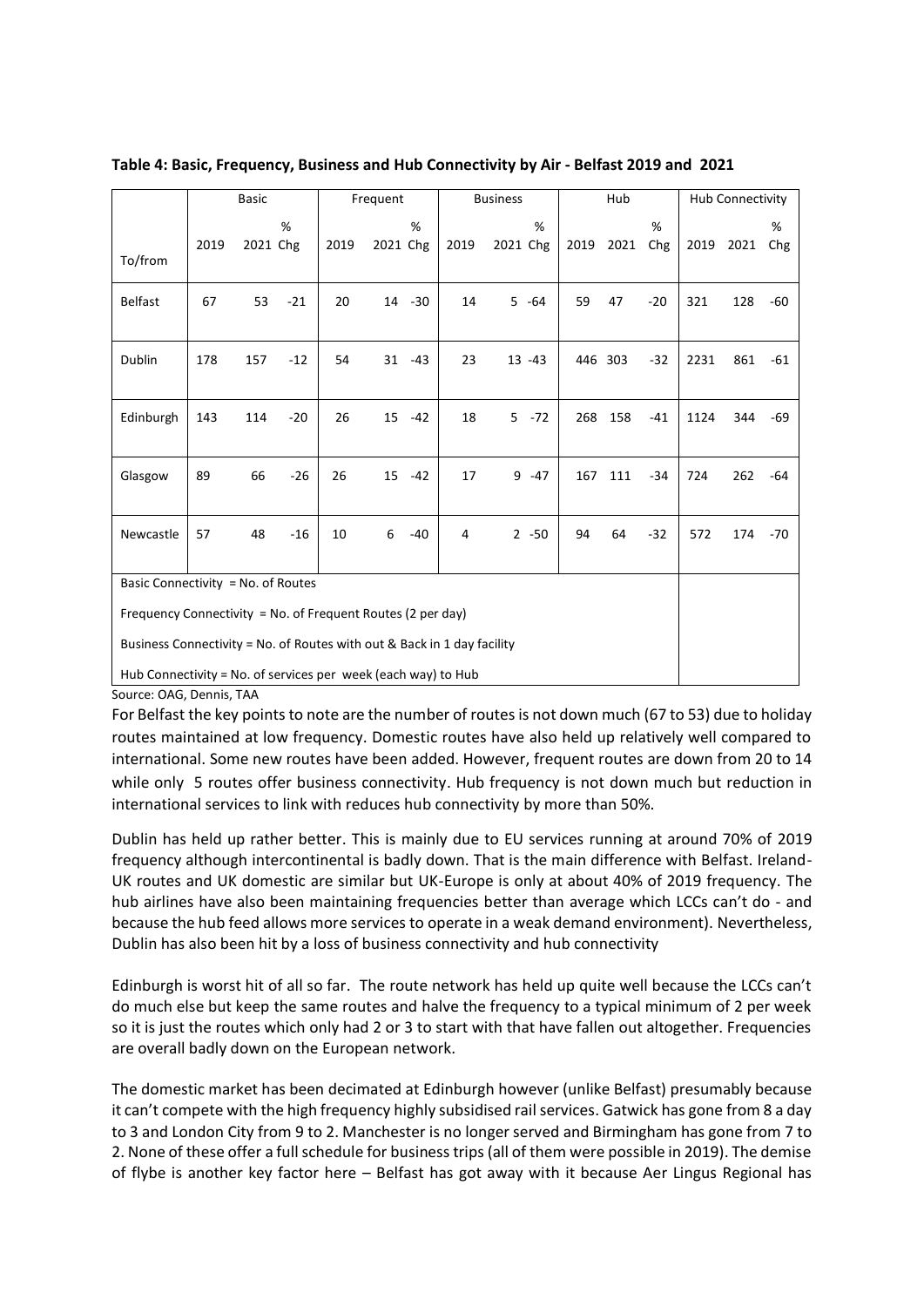plugged the gaps. At Edinburgh the ex flybe routes are either no longer served or else it is easyjet on a poor frequency. Heathrow has 7 flights a day instead of 14 which is still a reasonable service (every 2 hours instead of hourly before).

Glasgow actually fares less badly than some of the others as the PSO routes to the Highlands and Islands have been maintained at previous service levels (suitable for business pax). It is also more outbound and leisure traffic focused than e.g. Edinburgh which may have helped maintain its relative position. Emirates and Delta are still flying in there long-haul as it has a longer runway than Edinburgh. It also boasts a BA Gatwick service! (in addition to Heathrow and City).

The overshadowing effect will be accentuated by the pandemic. This probably hits Glasgow v Edinburgh, Leeds v Manchester, East Midlands v Birmingham etc. The international border may give Belfast a degree of protection however. It is clear in London that Heathrow is dominating with very patchy services to the others. The other interesting point is that KLM is becoming even more of a lifeline to the regional airports in Britain and its international network less ravaged by covid disruption than BA's.

Newcastle results for July 2021 demonstrate UK domestic and international are both weak. Most of the basic connectivity comes from 2 or 3 per week flights to holiday resorts. Heathrow has fallen behind Amsterdam on hub connectivity from Newcastle. Regional carriers using smaller aircraft have sustained links with the south coast to offer business frequencies and timings. The long distances to the northern cities and poor train services coupled with the presence of some high yield traffic presumably make these viable.

# Bibliography

Airports Commission (2013), ' Aviation Connectivity and the Economy' Discussion Paper , No 2 , Airports Commission, London

Alexander, A. and Duffy, M. (2019) Characteristics of Northern Ireland Firms Engaged in Trade available online at

https://www.economy-ni.gov.uk/sites/default/files/publications/economy/Characteristics-Of-Northern-Ireland-Firms-Engaged-In-Trade.pdf

Andreoni, A. and Postorino, M.N. (2006), Time series models to forecast air transport demand: a study about a regional airport, *11th IFAC Symposium on Control in Transportation Systems* Delft, The Netherlands, August 29-31, 101-106.

Barclays (2020), Travel survey - 12-17 percent of business trips at risk of being substituted. 21 May 2020.

Bieger, T., Wittmer, A. and Laesser C. (2007), What is driving the continued growth in demand for air travel? Customer value of air transport. *Journal of Air Transport Management*, 13, 31-36.

Boston Consulting Group (BCG) (2006), Understanding the Demand for Air Travel: How to Compete More Effectively. Retrieved from https://www.bcg.com/documents/file14820.pdf.

Brooke, A., Caves, R.E., Pitfield, D.E. (1994), Methodology for predicting European short-haul air transport demand from regional airports: An application to East Midlands International Airport, *Journal of Air Transport Management*, 1(1), 37-46.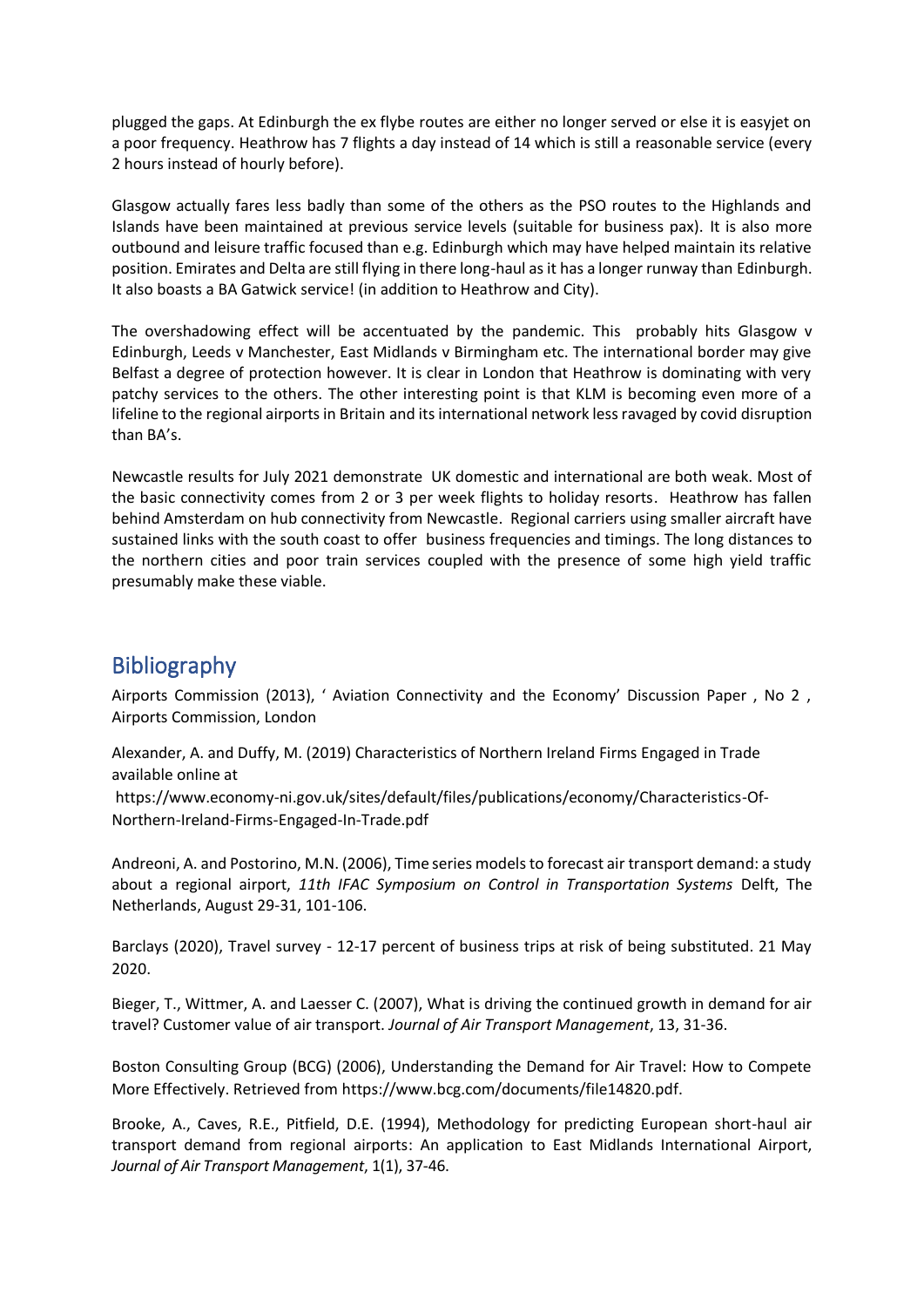Brown, J., & Mak, J. (2000), Population aging and Japanese international travel in the 21st century. Journal of Travel Research, 38(3), February 2000, 212-220.

Budd, L. and S Ison (2019), The UK domestic air transport system: how and why is it changing? February 2019 Future of Mobility: Evidence Review Foresight, Government Office for Science

Burghouwt, G (2017) 'Influencing Air Connectivity Outcomes', ITF Discussion Paper, no 2017/24 OECD, Paris.

Burghouwt, G and R Redondi (2013), Connectivity in Air Transport Networks: An Assessment of Models and Applications ' Journal of Transport Economics and Policy , Vol 47/1 pp.35-53

Burghouwt, G. (2007), Airline Network Development in Europe and its Implications for Airport Planning, Ashgate: Aldershot.

Bush, H. (2009), The development of competition in the UK airport market, *Journal of Airport Management,* 4(2), 114-124.

CAA (2005), Demand for outbound leisure air travel and its key drivers

Civil Aviation Authority Passenger Survey Reports

Calzada, J. and Fadega, X. (2014) Competition and public service obligations in European aviation markets, *Transportation Research A*, 70, 104-116.

Chèze, B., Chevallier, J., & Gastineau, P. (2011), Forecasting world and regional air traffic in the midterm (2025): An econometric analysis of air traffic determinants using dynamic panel-data models, working paper from Université Paris-Dauphine: Paris.

Christodoulou G, Smyth A, Dennis N, Al-Azzawi M, Campbell J: (2009), *The Route Development Fund (RDF) – can we sustain air transport in the regions?* Association for European Transport Annual European Transport Conference (ETC) - session Development of Air Services 2009 7 October 2009; The Netherlands.

Current Market Outlook, Boeing Commercial Airplane Group <https://www.boeing.com/commercial/market/commercial-market-outlook/>

Dargay & Hanley (2001), The Determinants of demand for international air travel to and from the UK

Dargay, J., & Hanly, M. (2001), The Determinants of the Demand for International Air Travel to and from the UK. ESRC Transport Studies Unit, Centre for Transport Studies, University College: London,

De Wit, J.G. and Zuidberg, J. (2012), The growth limits of the low cost carrier model. *Journal of Air Transport Management*, 21, 17-23.

Delgado, L., Gurtner, G., Cook, A., Martin, J., Cristobal, S. (2020), A multi-layer model for long-term KPI alignment forecasts for the air transportation system, *Journal of Air Transport Management*, 89, October 2020, 101905.

Dennis N, Smyth, A and Stevens (2008), *Comparative Analysis of Regional Airline Industry in Europe and North America and Some insight into Current Developments* 2008, Transportation Research Record: Journal of the Transportation Research Board, Aviation, No. 2052 pp. 118-125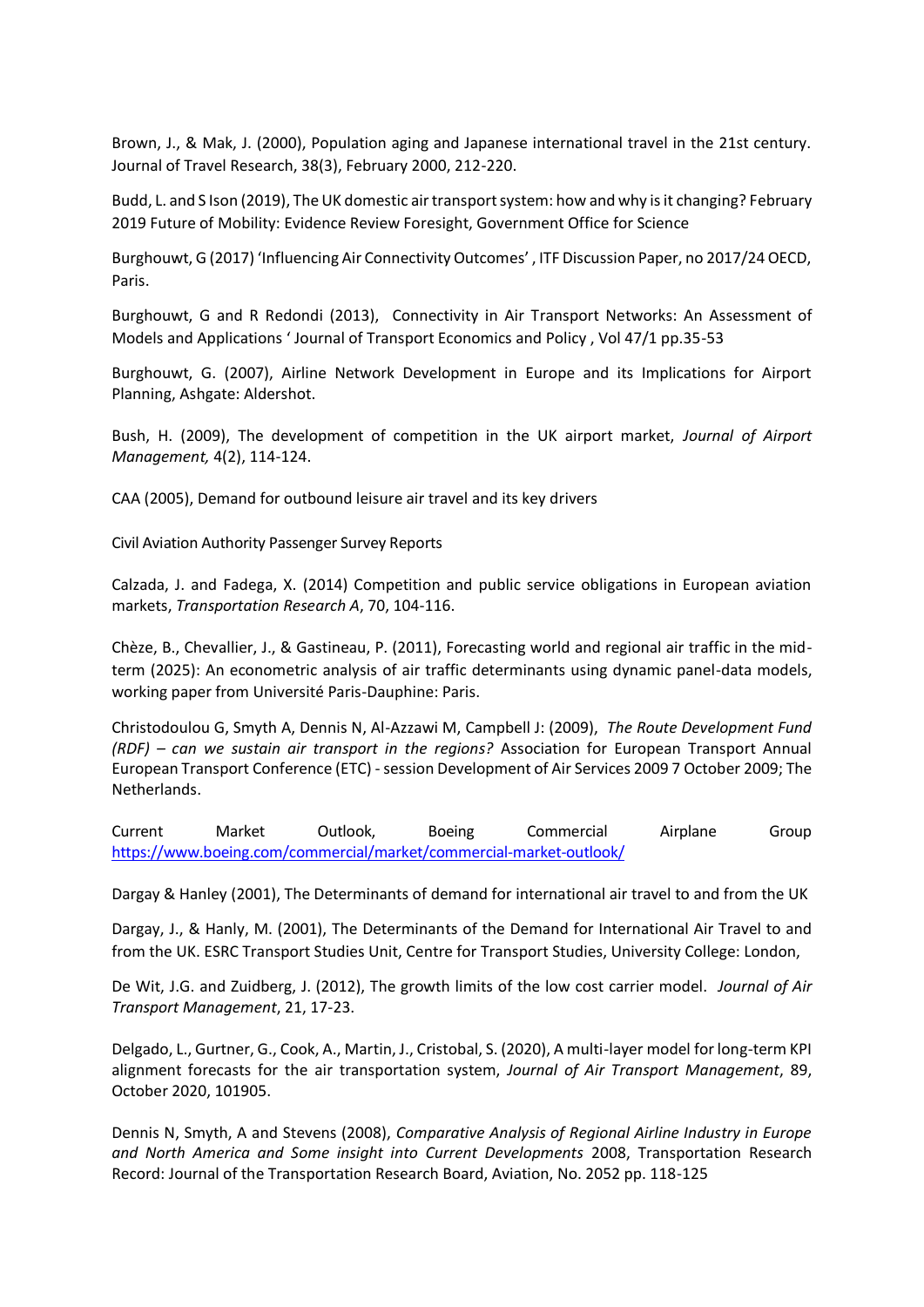Dennis, N P (1994), 'Scheduling strategies for airline hub operations. Journal of Air Transport Management , Vol 1/ 2, pp. 131-144.

Dennis, N. (2002), Long-term route traffic forecasts and flight schedule pattern for a medium-sized European airport, *Journal of Air Transport Management*, 8(5), 313-324.

Dennis, N. (2008), Development of new air services from regional airports, in Methods and Models for Planning the Development of Regional Airport Systems (ed. Lupi, M.), Franco Angeli, Milan, 29-46.

Dennis, N. (2011), Long-term traffic forecasts and operating pattern for a European airport, *European Transport Conference*, Glasgow, October 10-12 available online at [https://aetransport.org/past-etc](https://aetransport.org/past-etc-papers/conference-papers-pre-2012/conference-papers-2011)[papers/conference-papers-pre-2012/conference-papers-2011](https://aetransport.org/past-etc-papers/conference-papers-pre-2012/conference-papers-2011)

Department for Business Innovation and Skills (2015), "The State Aid Manual" , Report by the Department for Business Innovation and Skills, London, July 2015).

Department for the Economy (2019) Northern Ireland Trade and Investment Data Under 'No Deal' available online at https://www.economy-ni.gov.uk/sites/default/files/publications/economy/nitrade-and-investment-data-under-no-deal.pdf

Department for the Economy (2019) The Direct Trade Impacts of EU Exit Scenarios on Northern Ireland's Long-Term Economic Performance available online at https://www.economyni.gov.uk/sites/default/files/publications/economy/dfe-summary-direct-trade-impacts-eu-exit.pdf

Department for the Economy (2019) Trade in Goods Data Analysis Northern Ireland (2016-2018) available online at

https://www.economy-ni.gov.uk/sites/default/files/publications/economy/rts-trade-in-goods-dataanalysis-northern-ireland-september-2019.pdf

Department for the Economy (2020) Higher Education Statistical Fact Sheet 8: Total NI Domiciled HE Enrolments: 2014/15 to 2018/19 available online at https://www.economyni.gov.uk/publications/ni-domiciled-students-enrolled-he-courses-uk-and-roi-201415-201819

Department for the Economy (2020) Enrolments at UK Higher Education Institutions: Northern Ireland Analysis 2018/2019 available online at https://www.economyni.gov.uk/sites/default/files/publications/economy/HE-Enrolments-bulletin-2018-19.pdf

Department for the Economy (2020) Higher Education Statistical Fact Sheet 8: Total NI Domiciled HE Enrolments: 2014/15 to 2018/19 available online at

https://www.economy-ni.gov.uk/sites/default/files/publications/economy/HE-Statistical-Factsheet-8-Total-NI-dom-enrolments.pdf

Department for Transport (2018), Aviation 2050 (Dec 2018), Department for Transport, London

Department for Transport (2002), The Future Development of Air Transport in the United Kingdom: Northern Ireland: A National Consultation, August 2002.

Department for Transport (2017), UK Aviation Forecasts, Moving Britain Ahead, Department for Transport, London.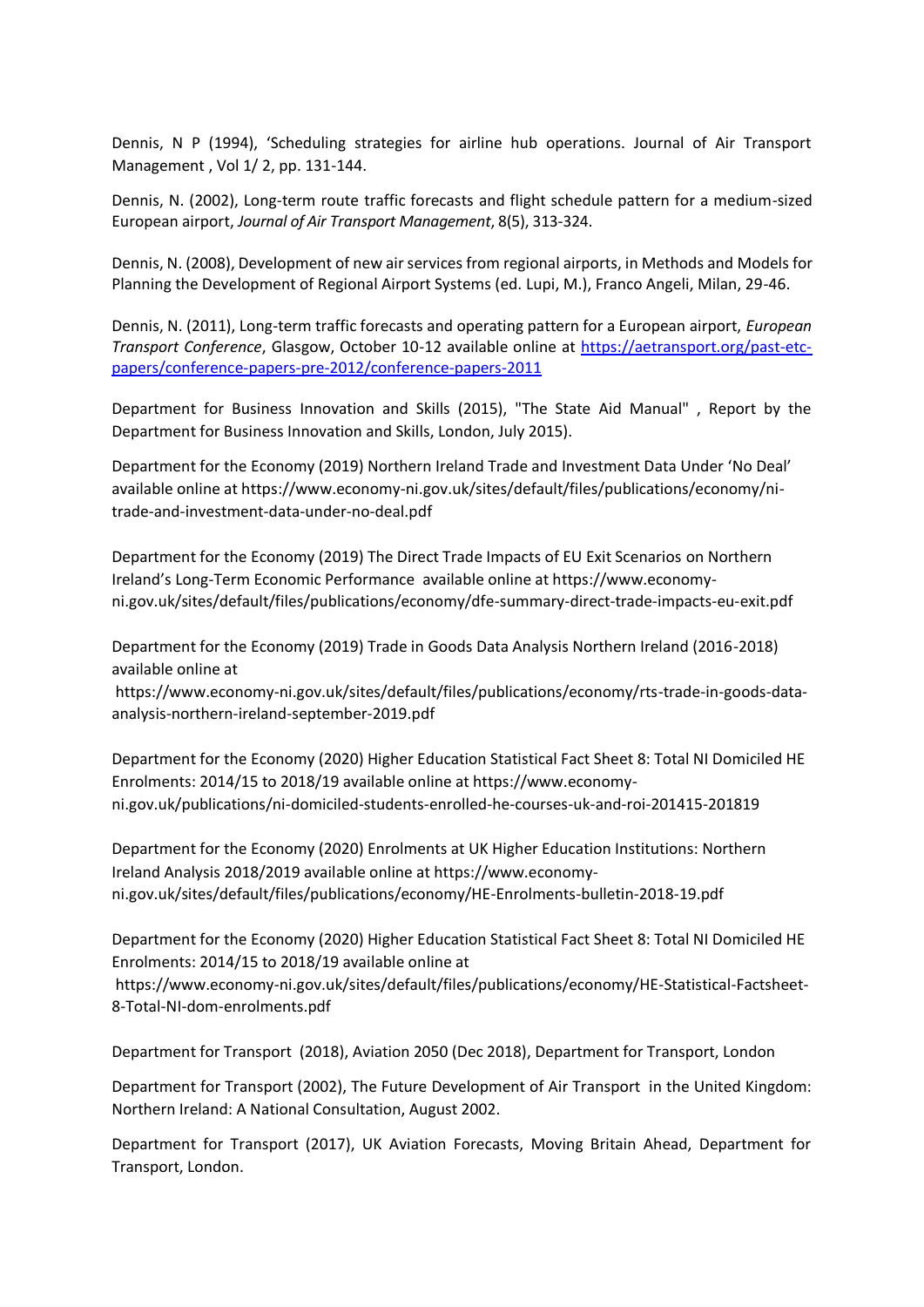Department of the Environment, Transport and the Regions (2000), Air Traffic Forecasts for the United Kingdom 2000.

Department of Transport (DfT) (2013), UK Aviation Forecasts, (January 2013).

Doganis, R. and Dennis, N.P. (1989), 'Lessons in hubbing' Airline Business, March 1989, pp. 42-47.

Driffield, N. and K. (2020) Spillovers from inward investment – a comparison of Northern Ireland with the rest of the UK, available online at https://www.economyni.gov.uk/sites/default/files/publications/economy/fdi-spillovers-ni.pdf

Dziedzic, M., Njoya, E.T., Warnock-Smith, D., Hubbard, N. (2020), Determinants of air traffic volumes and structure at small European airports, *Research in Transportation Economics*, 79, March 2020, 100749.

Economic Policy Centre (2014), Air Connectivity in Northern Ireland: The economic impact of changes to air fares and short-haul Air Passenger Duty: A Research Paper Final Report University of Ulster Economic Policy Centre, December 2014.

EY (2020), How do you find clarity in the midst of a crisis? Global Capital Confidence Barometer. March 2020

EY (2020) Economic Eye Report Winter 2020 available online at https://www.ey.com/en\_ie/strategytransactions/economic-eye-report-winter-2020-bouncing-back-or-stepping-forward#new

FDi Intelligence (2020) FDi European Cities and Regions of the Future 2020/21 available online at https://www.fdiintelligence.com/article/76767

Frontier Economics (2011), Connecting for Growth: The role of Britain's hub airport in economic recovery. A report prepared for Heathrow.

Global Business Travel Association. (2011), The business traveler of today: New study profiles corporate travelers and their needs while in transit. Retrieved from http://www.gbta.org/foundation/pressreleases/Pages/rls072611.aspx.

Goetz, A. and Budd, L. (2014), The Geographies of Air Transport, Ashgate: Farnham.

Goldman Sachs. (2016). Briefly . . . After the Brexit Vote, Where Do We Go From Here?. Retrieved from [http://www.goldmansachs.com/our-thinking/pages/from\\_briefings\\_27-june-2016.html.](http://www.goldmansachs.com/our-thinking/pages/from_briefings_27-june-2016.html)

Graham, A. (2006), Have the major forces driving leisure airline traffic changed? *Journal of Air Transport Management*, 12, 14-20.

Graham, A. and Dennis, N. (2007), Airport traffic and financial performance: a UK and Ireland case study*, Journal of Transport Geography*, 15(3), 161-171.

Graham, A. (2000), Demand for leisure air travel and limits to growth. Journal of Air Transport Management ,6, 2000, pp. 109-118.

Graham, B., Guyer, C. (2000), The role of regional airports and air services in the United Kingdom, *Journal of Transport Geography*, 8, 249-262.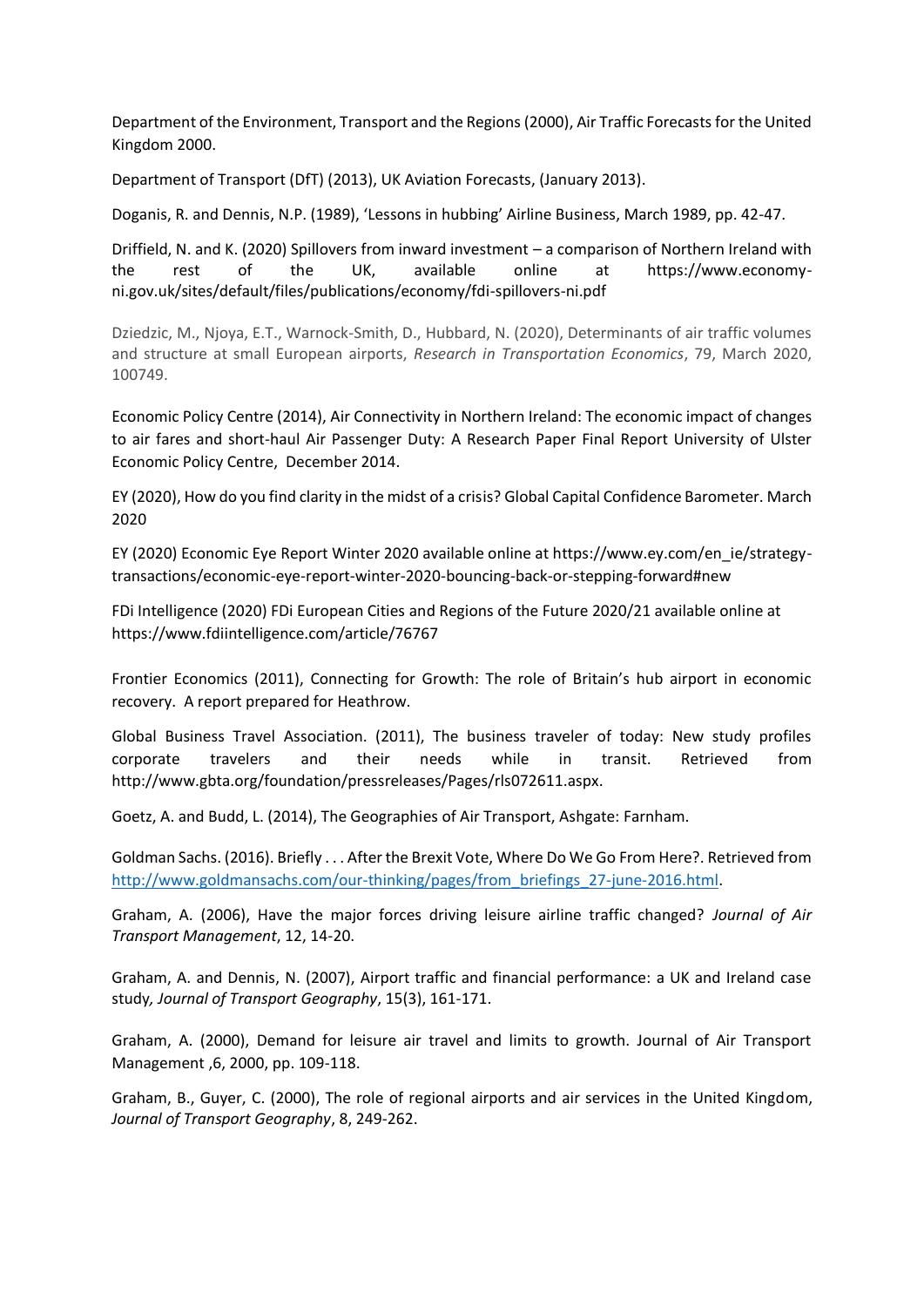Grosche, T., Rothlauf, F., & Heinzl, A. (2007). Gravity models for airline passenger volume estimation. Journal of Air Transport Management, 13(4), 175-183. [http://doi.org/10.1016/j.jairtraman.2007.02.001.](http://doi.org/10.1016/j.jairtraman.2007.02.001)

Hess, S., & Polak, J.W. (2005), Mixed logit modelling of airport choice in multi- airport regions. Journal of Air Transport Management, 11(2), 59–68. IATA. (2008).

HM Government (2018), "Aviation 2050: The future of UK aviation" (Green Paper, Department for Transport, December 2018), pargraph 4.25.

IATA (2007), "Aviation Economic Benefits: Measuring the economic rate of return on investment in the aviation industry," 2007.

IATA (2007), "Aviation Economic Benefits: Measuring the economic rate of return on investment in the aviation industry," 2007

IATA (2020a), COVID-19 Cost of air travel once restrictions start to lift Brian Pearce Chief Economist 1 5th May 2020

IATA (2020b), State of the region: Europe July 2020 IATA Economics: [www.iata.org/economics](http://www.iata.org/economics)

IATA (2020c), COVID-19 June data and revised air travel outlook. 28 July 2020

IATA (2020d), Air Passenger Forecasts. July Update. July 2020.

IATA (2020e), COVID-19 - Outlook for airlines cash burn. 6 October 2020

Inglada, V., & Rey, B. (2004), Spanish air travel and the September 11 terrorist attacks: a note. Journal of Air Transport Management, 10(6), 441-443.

International Civil Aviation Organization Council Aviation Recovery Task Force (CART) (2020), Takeoff: Guidance for Air Travel through the COVID-19 Public Health Crisis Montréal, Canada, 27 May

International Transport Forum (2018), Government Support Measures for Domestic Air Connectivity– –OECD (Dec 2018).

International Transport Forum (2018), Defining , Measuring and Improving Air Connectivity, Paris , OECD/ ITF 2018

InterVISTAS Consulting Inc. (2007), Estimating Air Travel Demand Elasticities. Final Report, Prepared for IATA, (December 2007).

Ison, S., Francis, G., Humphreys, I. and Page, R., (2011), UK regional airport commercialisation and privatisation: 25 years on. *Journal of Transport Geography*, *19*(6), 1341-1349. *Journal of Air Transport Management.* Volume 22, Pages 1-60 (July 2012).

Kopsch, F. (2012), A demand model for domestic air travel in Sweden. Journal of Air Transport Management, 20, 46-48. http://doi.org/10.1016/j.jairtraman.2011.11.006.

Lai, S. L., & Lu, W.-L. (2005), Impact analysis of September 11 on air travel demand in the USA. Journal of Air Transport Management, 11(6), 455-458. http://dx.doi.org/10.1016/j.jairtraman.2005.06.001.

Martínez-Garcia, E., Ferrer-Rosell, B., & Coenders, G. (2012), Profile of business and leisure travelers on low cost carriers in Europe. Journal of Air Transport Management, 20, 12-14. doi:10.1016/j.jairtraman.2011.09.002.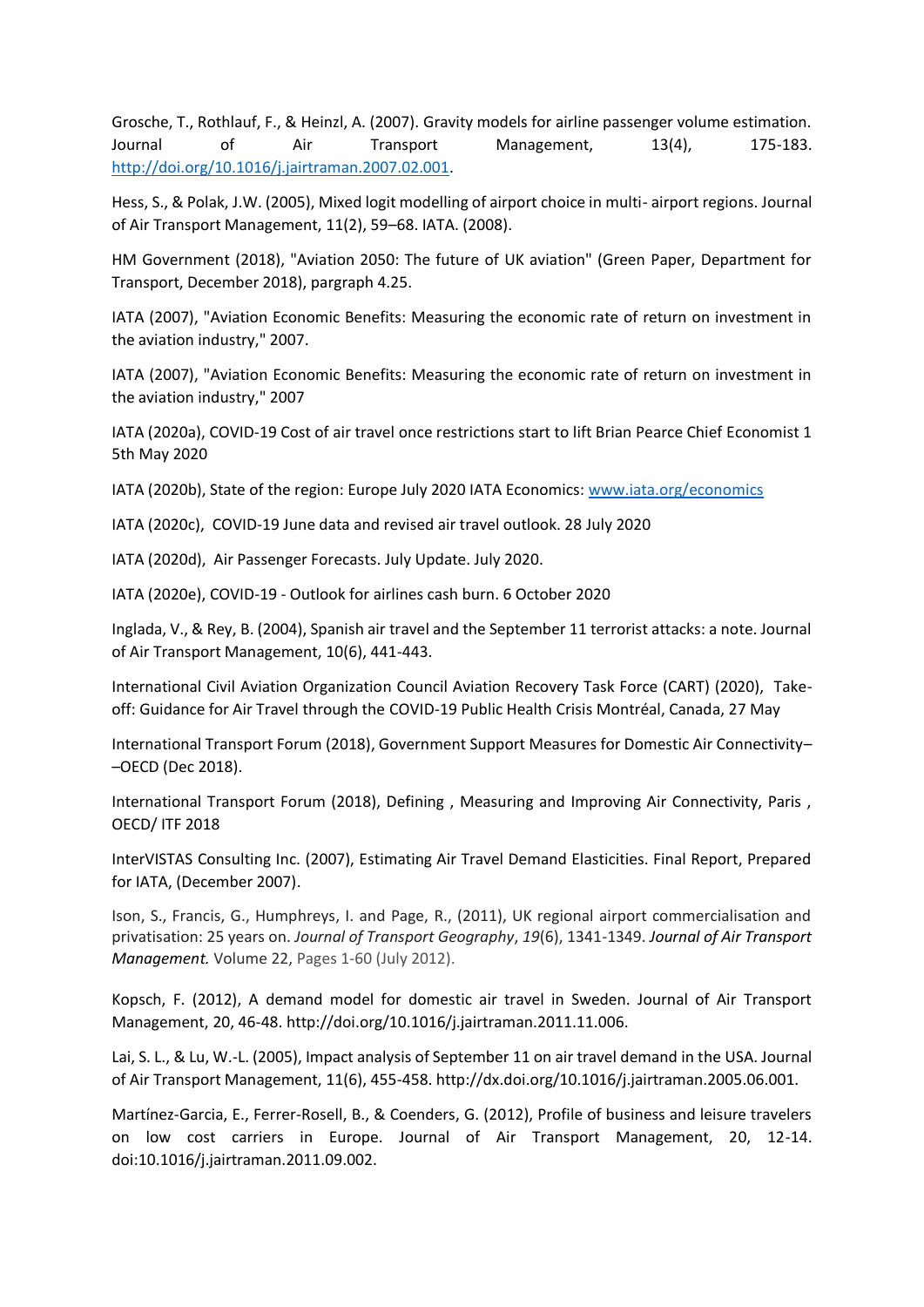Matiziw, T., Lee, C., and Grubesic, T., (2012), An analysis of essential air service structure and performance. *Journal of Air Transport Management*, 18, 5-11.

Möller, C., Weiermair, C., & Wintersberger E. (2007), The changing travel behaviour of Austria's ageing population and its impact on tourism. Tourism Review, 62(3/4), 15-20. OAG. (2014a).

National Institute of Economic and Social Research (NIESR) (November 2020), Prospects for the UK Economy available online at https://www.niesr.ac.uk/publications/prospects-uk-economy-38

Niesse, H. and W Grimme(2015), 'How to measure airport connectivity? Average shortest travel time an average highest path velocity as indicators ', International Journal of Aviation Management , Vol. 2/3 , pp. 226 -240.

NISRA, Northern Ireland Annual Tourism Statistics (2020) available online at https://www.nisra.gov.uk/publications/annual-tourism-statistics-publications

NISRA (2020) Northern Ireland business; activity, size, location and ownership, 2020 available online at [https://www.nisra.gov.uk/system/files/statistics/IDBR-Publication-2020\\_2.pdf](https://www.nisra.gov.uk/system/files/statistics/IDBR-Publication-2020_2.pdf)

Northern Ireland Centre for Economic Policy (2014) Air Connectivity in Northern Ireland: The economic impact of changes to air fares and short-haul Air Passenger Duty A Research Paper Final Report December 2014

O'Connor, K. and Fuellhart, K., (2013), Change in air services at second rank cities. *Journal of Air Transport Management*, 28, 26-30.

OECD (2020) OECD Economic Outlook, Interim Report September 2020 available online at https://read.oecd-ilibrary.org/economics/oecd-economic-outlook/volume-2020/issue-1\_34ffc900 en#page6

OECD (2020) Economic Outlook December 2020 available online at https://www.oecd.org/newsroom/Summary-handout-for-December-2020-OECD-Economic-Outlooknews-conference.pdf

Office for Budgetary Responsibility (2020) Economic and Fiscal Outlook available online at http://cdn.obr.uk/CCS1020397650-001\_OBR-November2020-EFO-v2-Web-accessible.pdf

Office for Budgetary Responsibility (2020) Economic and Fiscal Outlook available online at http://cdn.obr.uk/CCS1020397650-001\_OBR-November2020-EFO-v2-Web-accessible.pdf

Oxford Economics (2019), Improving Northern Ireland's Aviation Connectivity an Evidence-Based, Strategic Approach, Oxford Economics, London, July 2019.

Papatheodorou, A. and Lei, Z. (2006), Leisure travel in Europe and airline business models: A study of regional airports in Great Britain. *Journal of Air Transport Management*, 12(1), 47-52.

Smyth, A. (1991) , *"Missing Links in Europe: The Implications of Inconsistencies in Investment Appraisal Criteria for the Development of Trans-Frontier Infrastructure"* - Proceedings of Seminar of PTRC European Summer Award Meeting (Brighton) - ISBN 0-86050-231-7 *(H McGeehan and A W Smyth).*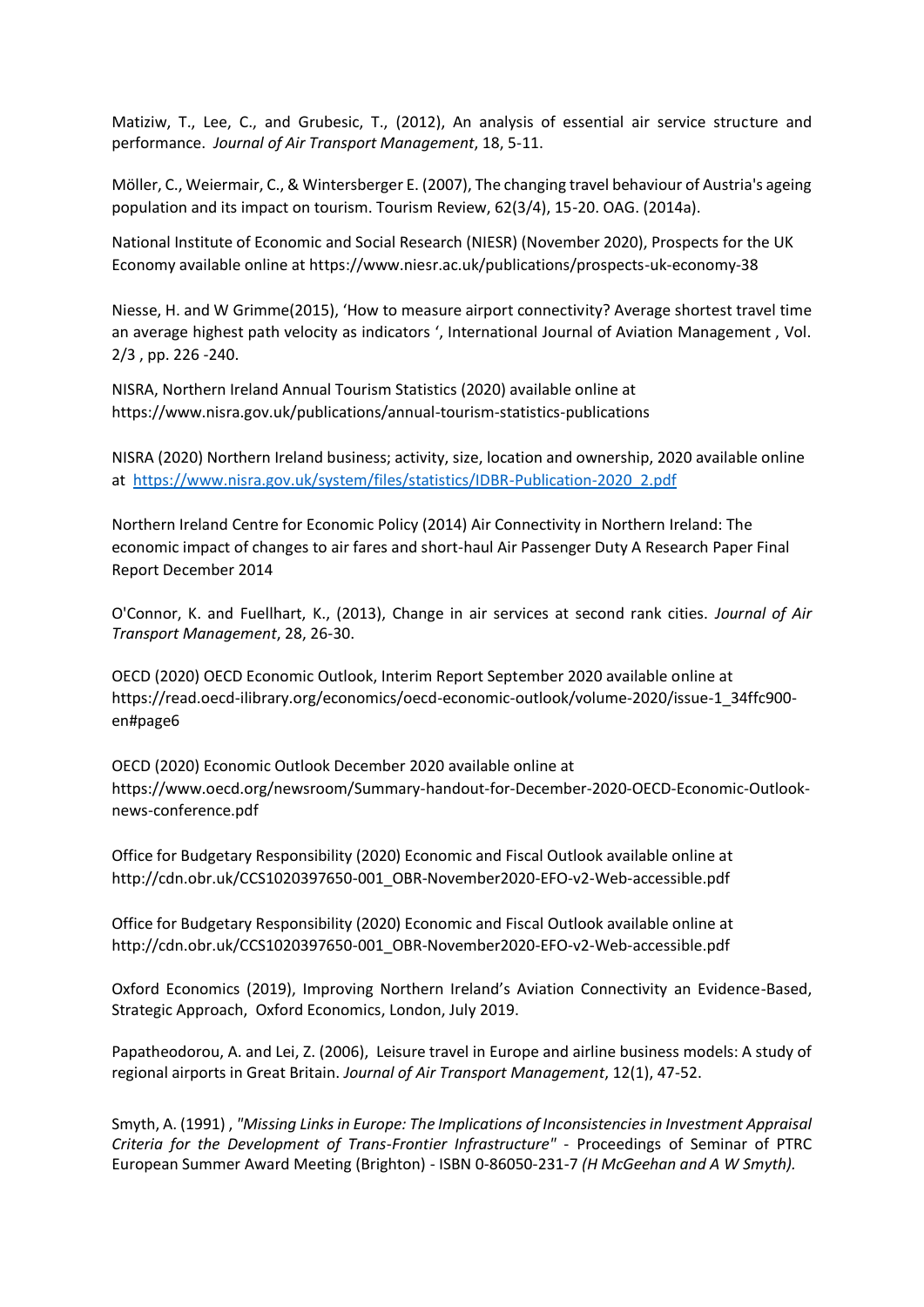Smyth, A. (1993), *"Maastricht and the Development of Trans-European Transport Networks: Rhetoric and Reality" - Business Outlook and Economic Review (Vol. 8.2).*

Smyth, A. (1993), *"Peripherality, Accessibility and Transport Related Costs: Theory, Empirical Evidence and Policy Implications"* - *Proceedings of Seminar of PTRC European Summer Award Meeting (Manchester) 1993 Seminar E, pp27-44. (with C Klavinskis).*

Smyth, A. (1994), *"Development of Transport Strategies for Peripheral Areas of Europe"* - *Proceedings of 22nd PTRC European Transport Forum, Seminar A, pp37-54 - September 1994, University of Warwick. ISBN 0-86050-263-5.*

Smyth, A. (1998), *'An integrated Transport Policy for the United Kingdom: A View from the Edge – The Case of Northern Ireland' Proceedings of the Institute of Highways and Transportation Journal*

Smyth, A. (2011), *Maturity in the Market for Air Travel? Methodological and Policy Implications.* Proceedings of Association for European Transport Annual European Transport Conference (ETC) October 2011.

Smyth A, Christodoulou G, Dennis N, Al-Azzawi M, Campbell J (2012), *Is air transport a necessity for social inclusion and economic development?* [Journal of Air Transport Management](https://www.sciencedirect.com/science/journal/09696997) [Volume 22,](https://www.sciencedirect.com/science/journal/09696997/22/supp/C) July 2012, Pages 53-59.

Smyth A, Christodoulou G, Dennis N, Al-Azzawi M, Campbell J (2012) *Air Transport: Its Necessity for Social Inclusion and Economic Development.* Presented at 14th ATRS Conference; July 2010; Porto, Portugal: Air Transport Research Society - Proceedings of 14th Air Transport Research Society Conference Edited by Cristina Barbot, Sveinn Vidar Gudmundsson, Tae Hoon Oum

Smyth A, Dennis N, Christodoulou G, Al-Azzawi M, Campbell J (2010), *Reconciling the Irreconcilable? State Intervention in the Provision of Air Services and the Challenge of Climate Change*. Paper # 10- 3296, presented to National Academy of Sciences Transport Research Board; 89<sup>th</sup> Annual Meeting 2010 January 10-14, 2010; Washington, D.C. - sponsored by TRB's Environmental Impacts of Aviation Committee (AV030).

Smyth, A, Wagner, C (2007), *Business-to-Business E-Marketplaces as Extended Media in the Procurement Supply Chain of Airlines: A Tool for Competition, Partnerships and Enhanced Performance* paper 1494 , *World Conference on Transportation Research 2007 ,* University of California, Berkeley. Smyth, A., Shirin, S. and Wagner, C.M. (2005). *Air Transport in the Republic of Ireland - Part Two.* Logistics Solutions, Volume 8(2).

Smyth, A and O'Reilly M (2021) 'COVID-19 and the Northern Ireland Economy: A Short to Medium Term Mitigation Strategy to Address the Access Challenges posed by the Pandemic for the Business and Tourism Sectors in Northern Ireland', published by the NI Department for the Economy (DfE) and available at;

[https://www.economy-ni.gov.uk/publications/covid-19-and-northern-ireland-economy-air-and-sea](https://www.economy-ni.gov.uk/publications/covid-19-and-northern-ireland-economy-air-and-sea-access)[access](https://www.economy-ni.gov.uk/publications/covid-19-and-northern-ireland-economy-air-and-sea-access)

Tourism Ireland (2020) COVID-19 research available online at <https://www.tourismireland.com/Research/COVID-19-Research>

Tourism NI (2020) Consumer Sentiment Survey September 2020 available online at https://covid19.tourismni.com/support-centre/business-support-advice/insights-andintelligence/consumer-sentiment-survey-ni-market---september-2020/